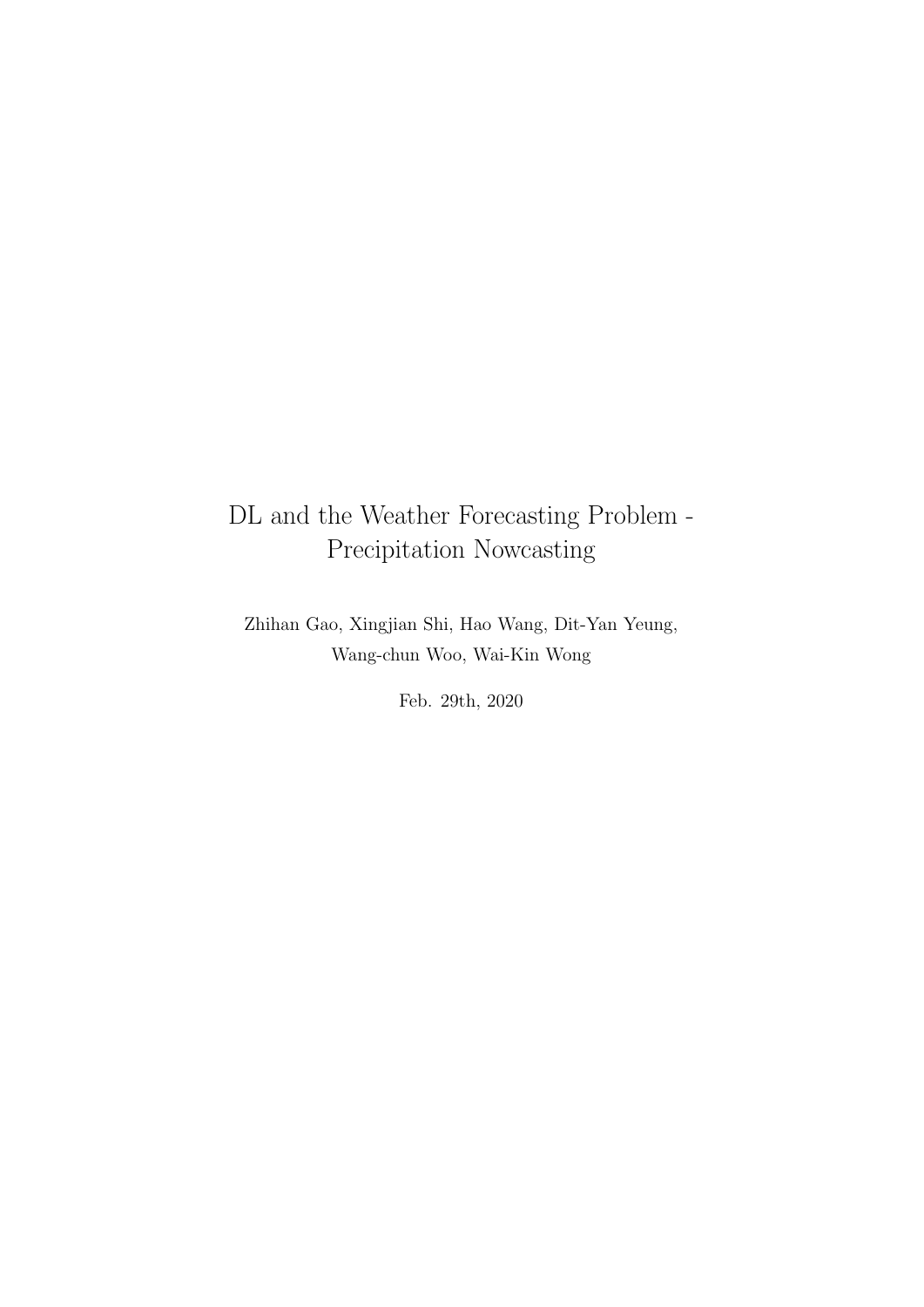# Chapter 18

# Deep Learning and the Weather Forecasting Problem - Precipitation Nowcasting

# 18.1 Introduction

Precipitation nowcast refers to the forecasting of rainfall and other types of precipitation up to 6 hours ahead (as defined by the World Meteorological Organization). Since rainfall can be localized and highly-changeable, users of precipitation nowcast typically demand to know the exact time, location and intensity of rainfall. It is therefore necessary to make very high resolution, both spatially and temporally, precipitation nowcast products in a timely manner, typically in the order of minutes. The most important use of precipitation nowcast is to support the operations of rainstorm warning systems managed by meteorological services around the world. Rainstorm warning systems provide early alerts to the public, disaster risk reduction agencies, government departments in particular those related to public security and works, as well as managers of infrastructures and facilities. Upon the issuance of rainstorm warnings, these parties take actions according to their own standard operating procedures with a view to saving lives and protecting properties. It has tremendous impact on various areas from aviation service, public safety, to people's daily life. For example, commercial airlines rely on precipitation nowcasting to predict extreme weather events and ensures flight safety. On land, heavy rainfall severely can affect the road conditions and increases the risk of traffic accidents, which can be avoided with the help of precipitation nowcasting. For local businesses, the number of customers and their feedback about a restaurant are largely related to the weather [7], especially the rain rate. Thus, accurate and timely prediction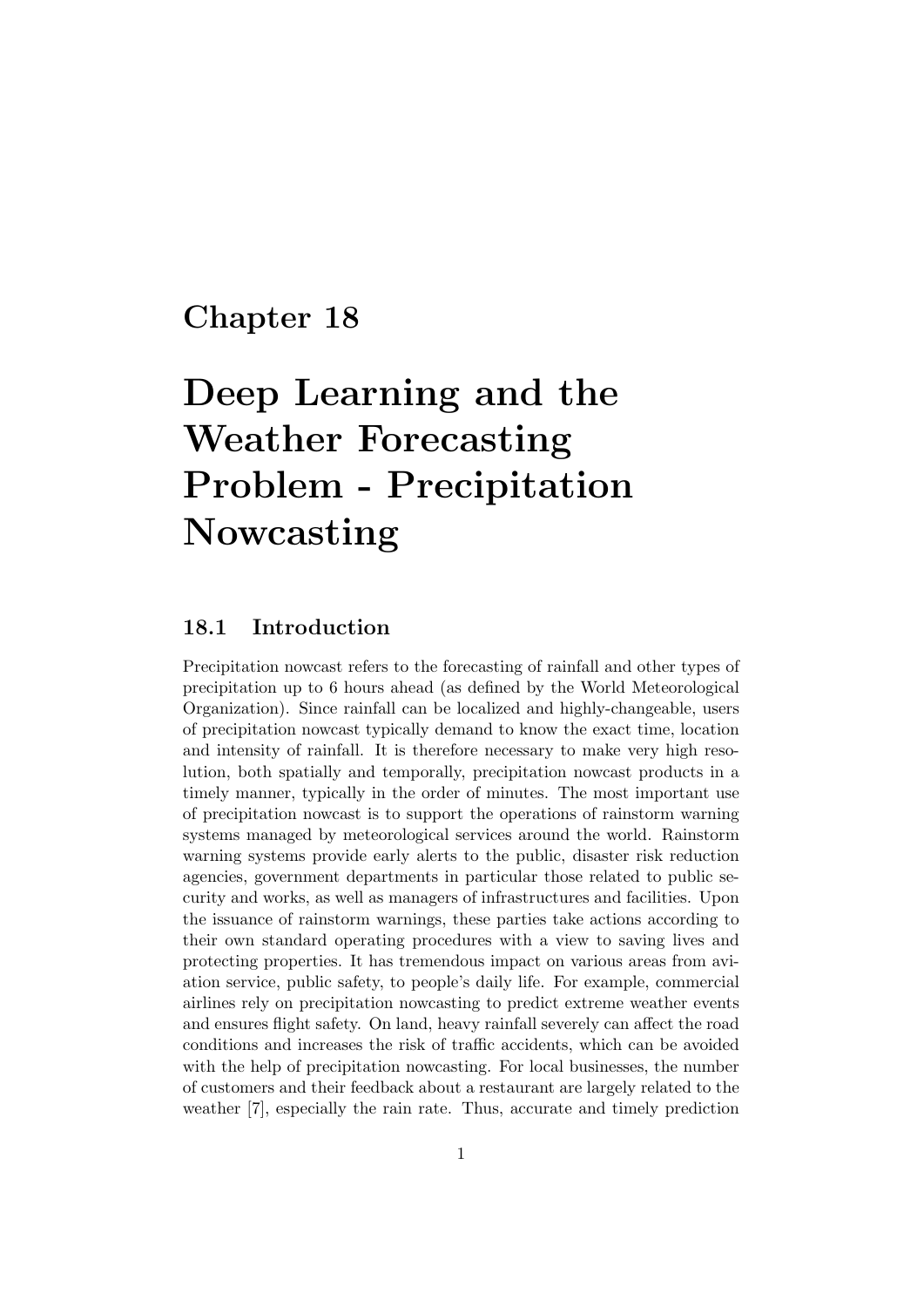of rainfall helps restaurants predict and adjust their sales strategies. Therefore, the past years have seen an ever-growing need for real-time, large-scale, and fine-grained precipitation nowcasting [42, 43, 31, 31, 1]. Due to the inherent complexities of the atmosphere and relevant dynamical processes, the problem imposes new challenge to the meteorological community [47].

Traditionally, precipitation nowcasting is approached by either Optical Flow (OF) based methods [34, 39] or numerical methods [56, 47, 6]. OF based methods first estimate the flow field, which represents the convective motion of the precipitation, with the observed weather data (e.g., the Constant Altitude Plan Position Indicator (CAPPI) radar echo maps [15]) and then use the flow field for extrapolation [57]. The numerical methods build mathematical models of the atmosphere on top of the physical principles such as the dynamic and thermodynamic laws. Future rainfall intensities are predicted by numerically solving partial differential equations within the mathematical models. However, both approaches have deficiencies that limit their success. The OF based methods attempt to identify the convective motion of the cloud, but they fail to represent cloud initiation or decay and lack the ability of expressing strong nonlinear dynamics. In addition, the flow field estimation step and the radar echo extrapolation step are separated, making it challenging to determine the best model parameters. Numerical methods can provide reliable forecast but require meticulous simulation of the physical equations. The inference time of numerical models usually take several hours and they are therefore not suitable for generating fine-grained predictions required by precipitation nowcasting.

Recently, a new approach: Deep Learning for Precipitation Nowcasting has emerged in the area and shown promising results. Shi et al. [42] first formulated precipitation nowcasting as a spatiotemporal sequence forecasting problem and proposed a DL based model, dubbed Convolutional Long Short-Term Memory (ConvLSTM), to directly predict the future rainfall intensities based on the past radar echo maps. The model is learned end-to-end with a large amount of historical weather data and performs substantially better than the OF based algorithm in the operational Short-range Warning of Intense Rainstorms in Localized System (SWIRLS) developed by Hong Kong Observatory (HKO) [34, 57]. After this seminal work, researchers start to explore DL based methods for precipitation nowcasting and have built models with state-of-the-art performance [18, 43, 37, 51, 31, 10, 1]. In essence, precipitation nowcasting is well-suited for DL due to three reasons. Firstly, the problem satisfies the big data requirement of DL. Numerous amount of weather data are generated on a daily basis and can be used to train the nowcasting model. For example, in National Oceanic and Atmospheric Administration (NOAA), tens of terabytes of data are generated in a single day [49]. Secondly, DL is suitable for modeling complex dynamical systems  $[17]$ ; a single-hidden-layer *Multi-Layer Perceptron* (MLP), which is the most basic form of DL models, is a universal functional approxima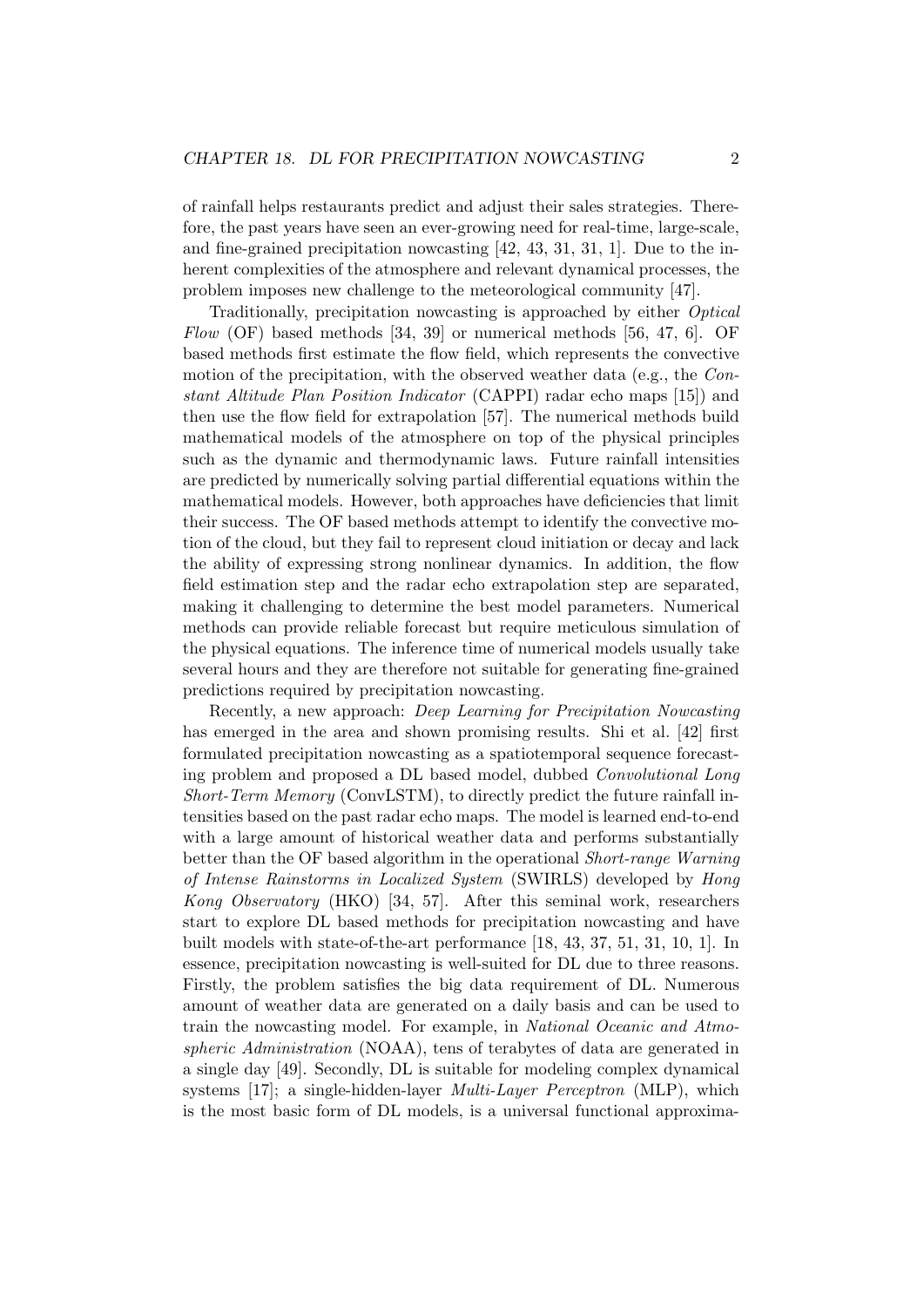tor [13]. Thirdly, the inference speed of DL models is faster than numerical methods [1]. Moreover, in the inference stage, we can dynamically update the DL model with the newly observed data [43], making the model more adaptive to the emerging weather patterns.

In this chapter, we introduce the current progress of DL based methods for precipitation nowcasting. In Section 18.2, we describe how to mathematically formulate precipitation nowcasting as a spatiotemporal sequence forecasting problem. In Section 18.3, we review the high-level strategies for constructing and learning DL models for precipitation nowcasting; because precipitation nowcasting requires predicting rainfall intensities for multiple timestamps ahead, we introduce various strategies to learn such a multi-step forecasting model. In Section 18.4.1 and Section 18.4.2, we introduce the DL models in two categories: Feed-forward Neural Network (FNN) based models, and Recurrent Neural Network (RNN) based models. In Section 18.5, we describe the first systematic benchmark of the DL models for precipitation nowcasting, the HKO-7 benchmark. We conclude this chapter and discuss the potential future works along this area in Section 18.6.

# 18.2 Formulation

Precipitation nowcasting can be formulated as a spatiotemporal sequence forecasting problem. Suppose that the meteorological system is defined over an  $M \times N$  grid, in which there are M rows and N columns. Within each cell  $(i, j)$  of the grid, there are D measurements that vary over time. By taking snapshots of the system at timestamps  $t_1, t_2, ..., t_T$ , we get a spatiotemporal sequence that can be denoted as a sequence of tensors  $\mathbf{X}_{t_1:t_T} =$  $[\mathbf{X}_{t_1}, \mathbf{X}_{t_2}, \dots, \mathbf{X}_{t_T}]$ . Here,  $\mathbf{X}_{t_i} \in \mathbb{R}^{D \times M \times N}$  is the observed meteorological data at timestamp  $t_i$ . In most DL models for precipitation nowcasting, the meteorological observations  $\mathbf{X}_{t_i}$ s are 2D CAPPI radar echo maps [42, 43], satellite images [31], or data from another Quantitative Precipitation Esti*mation* (QPE) product  $[1, 62]$ . Thus, in most cases, the grid is regular and each pixel covers a region in the geographical map, e.g., a  $1 \text{km} \times 1 \text{km}$  local area. Some works [18, 37] mainly explore the impact of multi-modal meteorological data without considering the spatial correlations. In this case,  $M = N = 1$  and the spatiotemporal sequence forecasting problem degenerates to sequence forecasting problem, in which  $\mathbf{X}_{t_i}$  degenerates to a vector  $x_{t_i} \in \mathbb{R}^D$ . In addition, in most scenarios, the time difference between two consecutive snapshots, i.e.  $t_{i+1} - t_i$ , is always the same. Thus, we are able to simplify the definition and denote  $\mathbf{X}_{t_i}$  as  $\mathbf{X}_i$ .

The spatiotemporal sequence forecasting problem is to predict the most likely length- $L$  sequence in the future given the previous  $J$  observations including the current one [42]. The mathematical definition is given in equation 18.1, in which  $\tilde{\mathbf{X}}_{t+1:t+L}$  are the predictions,  $\mathbf{X}_{t-J+1:t}$  are the ob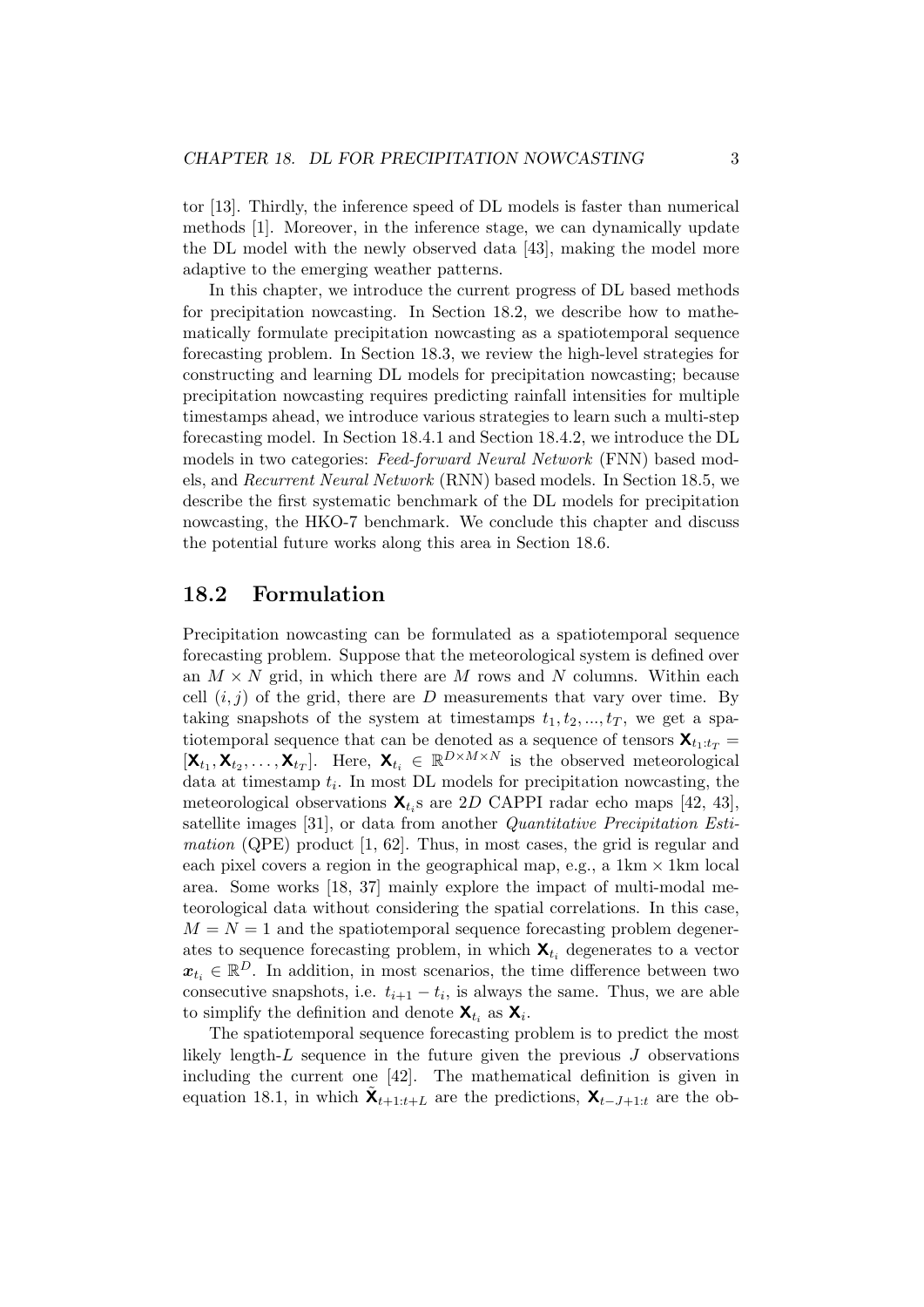servations, and  $p(\mathbf{X}_{t+1:t+L} | \mathbf{X}_{t-J+1:t})$  is the model. In the terminology of precipitation nowcasting, the goal is to use the previously observed sequence to predict short term rainfalls of a local region (e.g., Hong Kong, Shanghai, New York, or Tokyo) in the future. In most nowcasting systems, radar echo map is the mainstay of the meteorological observations due to its high spatial and temporal resolutions. The radar maps are usually taken from the weather radar every 6-10 minutes and predictions are given for the following 0-6 hours. If we record one radar frame every six minutes, the task is to predict for 0-60 frames ahead:

$$
\tilde{\mathbf{X}}_{t+1:t+L} = \underset{\mathbf{X}_{t+1:t+L}}{\arg \max} p(\mathbf{X}_{t+1:t+L} | \mathbf{X}_{t-J+1:t}). \tag{18.1}
$$

The spatiotemporal sequence forecasting problem is different from the conventional multi-variate time series forecasting problem because the prediction target of our problem is a sequence that contains both spatial and temporal structures. Because the number of possible sequences grows exponentially with respect to both the spatial and temporal dimensionality, we have to, in practice, exploit the structure of the spatiotemporal space to reduce the dimensionality and hence make the problem tractable.

# 18.3 Learning Strategies

Precipitation nowcasting is intrinsically a multi-step forecasting problem. Learning a model for multi-step forecasting is challenging because the elements in the predicted sequence  $\hat{\mathbf{X}}_{t+1:t+L}$  are not i.i.d.. Nevertheless, predicting the rainfall for multiple timestamps ahead is a crucial requirement of precipitation nowcasting and DL based methods adopt different ways to solve the issue. In this section, we introduce the learning strategies for multi-step forecasting. We first explain and compare two basic strategies called Iterative Multi-step Estimation (IME) and Direct Multi-step Estimation (DME) [11] and then introduce one extension called *Scheduled Sampling* (SS) that bridges the gap between IME and DME.

Iterative Multi-step Estimation The IME strategy trains a single-step forecasting model and iteratively feeds the generated samples to the forecaster to get multi-step-ahead predictions. The IME model can either be deterministic or probabilistic. Here, we denote the model as  $p(\mathbf{X}_{t+1} | \mathbf{X}_{1:t}; \theta)$ to cover both cases, in which the deterministic model has a delta distribution. In the terminology of precipitation nowcasting,  $\mathbf{X}_{1:t}$  is the sequence of past weather data,  $\mathbf{X}_{t+1}$  is the rainfall intensity that the model will predict at timestamp  $t + 1$ , and  $\theta$  is the parameter of the model. To train the model, we factorize the distribution  $p(\mathbf{X}_{t+1:t+L} | \mathbf{X}_{t-J+1:t})$  as  $\prod_{i=1}^{L} p(\mathbf{X}_{t+i} | \mathbf{X}_{t-J+1:t+i-1}; \theta)$ . The optimal paramter  $\theta^*$  can be estimated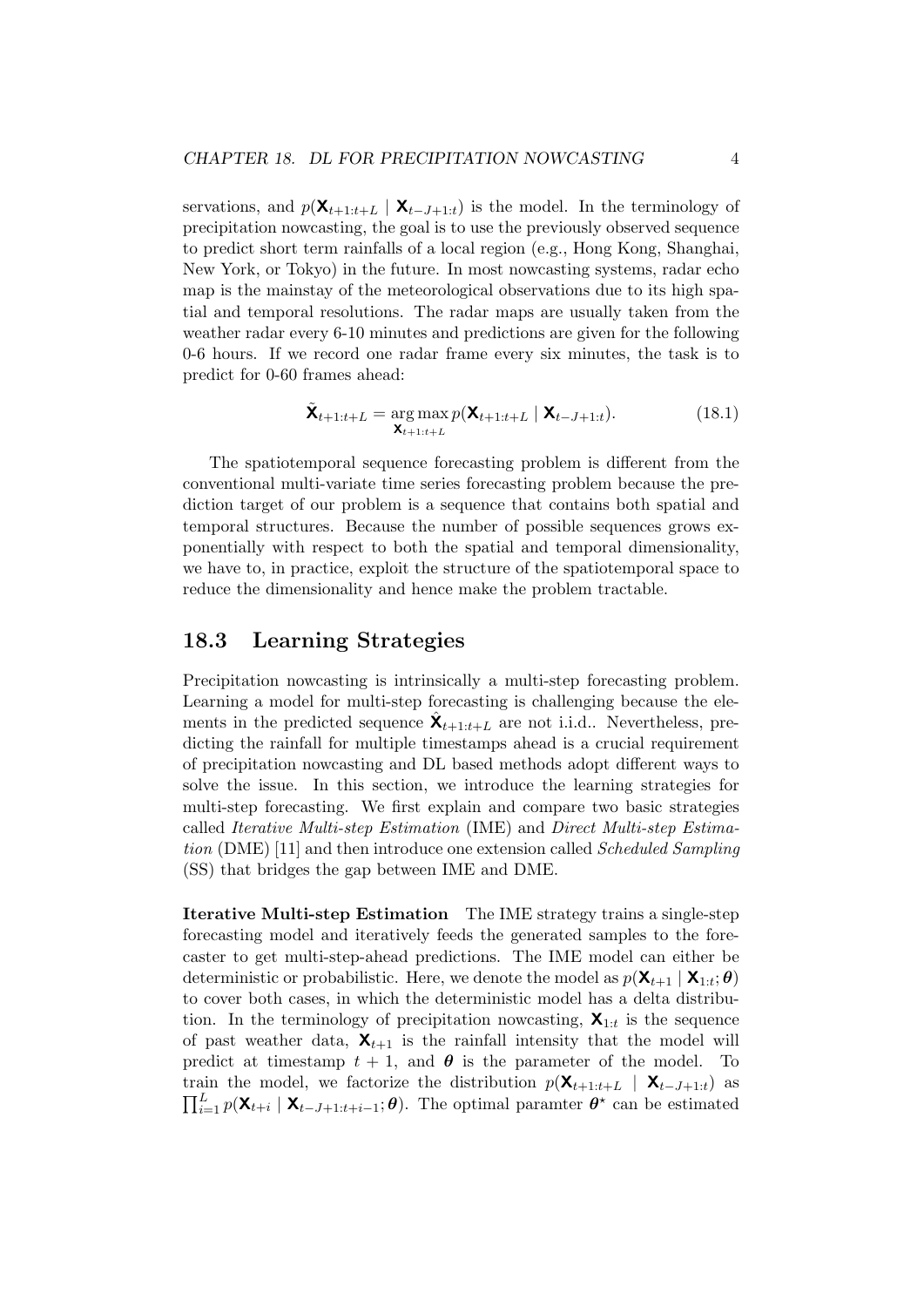by maximizing the likelihood:

$$
\boldsymbol{\theta}^{\star} = \arg \max_{\phi} \mathbb{E}_{\hat{p}_{\text{data}}} \left[ \sum_{i=1}^{L} \log p(\mathbf{X}_{t+i} \mid \mathbf{X}_{t-J+1:t+i-1}; \boldsymbol{\theta}) \right]. \tag{18.2}
$$

There are two advantages of the IME approach: 1) The objective function in equation 18.2 is easy to train because it only requires optimizing for the one-step-ahead forecasting error and 2) we can predict for an arbitrary horizons in the future by recursively applying the basic forecaster. However, there is an intrinsic discrepancy between training and testing in IME. In the training phase, we use the ground-truths from  $t + 1$  to  $t + i - 1$ to predict the regional rainfall at timestamp  $t + i$ , which is also known as teacher-forcing [17]. While in the testing phase, we feed the model predictions instead of the ground-truths back to the forecaster. This makes the model prone to accumulative errors in the forecasting process [4]. Usually, the optimal forecaster for timestamp  $t + i$ , which is obtained by maximizing  $\mathbb{E}_{\hat{p}_{data}}\left[\log p(\mathbf{X}_{t+i} | \mathbf{X}_{t-J+1:t}; \theta)\right]$ , is not the same as recursively applying the optimal one-step-ahead forecaster when the model is nonlinear. This is because the forecasting error at earlier timestamps will propagate to later timestamps [35].

Direct Multi-step Estimation The main motivation behind DME is to avoid the error drifting problem in IME by directly minimizing the long-term prediction error. Instead of training a single model, DME trains a different model  $p(\mathbf{X}_{t+i} | \mathbf{X}_{t-J+1:t}; \theta_i)$  for each forecasting horizon *i*, in which  $\theta_i$  is the parameter. There can thus be L models in the DME approach. The set of optimal parameters  $\{\boldsymbol{\theta}_1^{\star}, \ldots, \boldsymbol{\theta}_L^{\star}\}$  can be estimated from the following optimization problem:

$$
\boldsymbol{\theta}_{1}^{\star}, \ldots, \boldsymbol{\theta}_{L}^{\star} = \arg_{\boldsymbol{\theta}_{1}, \ldots, \boldsymbol{\theta}_{L}} \mathbb{E}_{\hat{p}_{data}} \left[ \sum_{i=1}^{L} \log p(\mathbf{X}_{t+i} \mid \mathbf{X}_{t-J+1:t}; \boldsymbol{\theta}_{i}) \right]
$$
(18.3)

To disentangle the model size from the number of forecasting steps  $L$ , we can also construct  $p(\mathbf{X}_{t+i} \mid \mathbf{X}_{t-J+1:t}; \theta_i)$  by recursively applying the single-step forecaster  $p(\mathbf{X}_{t+1} | \mathbf{X}_{1:t}; \theta)$ . In this case, the model parameters  $\{\boldsymbol{\theta}_1, ..., \boldsymbol{\theta}_L\}$  are shared. For example, when the single-step forecasting model is deterministic and predicts  $\tilde{\mathbf{X}}_{t+1}$  as  $m(\mathbf{X}_{1:t}; \theta)$ , we can obtain the second step prediction by feeding in the predicted rainfall intensity, i.e.,  $\tilde{\mathbf{X}}_{t+2} = m(\mathbf{X}_1, \mathbf{X}_2, \dots, \mathbf{X}_t, m(\mathbf{X}_{1:t}; \theta); \theta)$ . By repeating the process for L times, we obtain the predictions  $\tilde{\mathbf{X}}_{t+1:t+L}$ . The optimal parameter  $\boldsymbol{\theta}^*$  can be estimated by minimizing the distance between the prediction and the ground-truth, i.e.,  $\boldsymbol{\theta}^* = \arg \min_{\boldsymbol{\theta}} \mathbb{E}_{\hat{p}_{data}} d(\tilde{\mathbf{X}}_{t+1:t+L}, \mathbf{X}_{t+1:t+L}),$  in which  $d(\cdot, \cdot)$ is a distance function. We need to emphasize here that the aforementioned objective function directly optimizes the multi-step-ahead forecasting error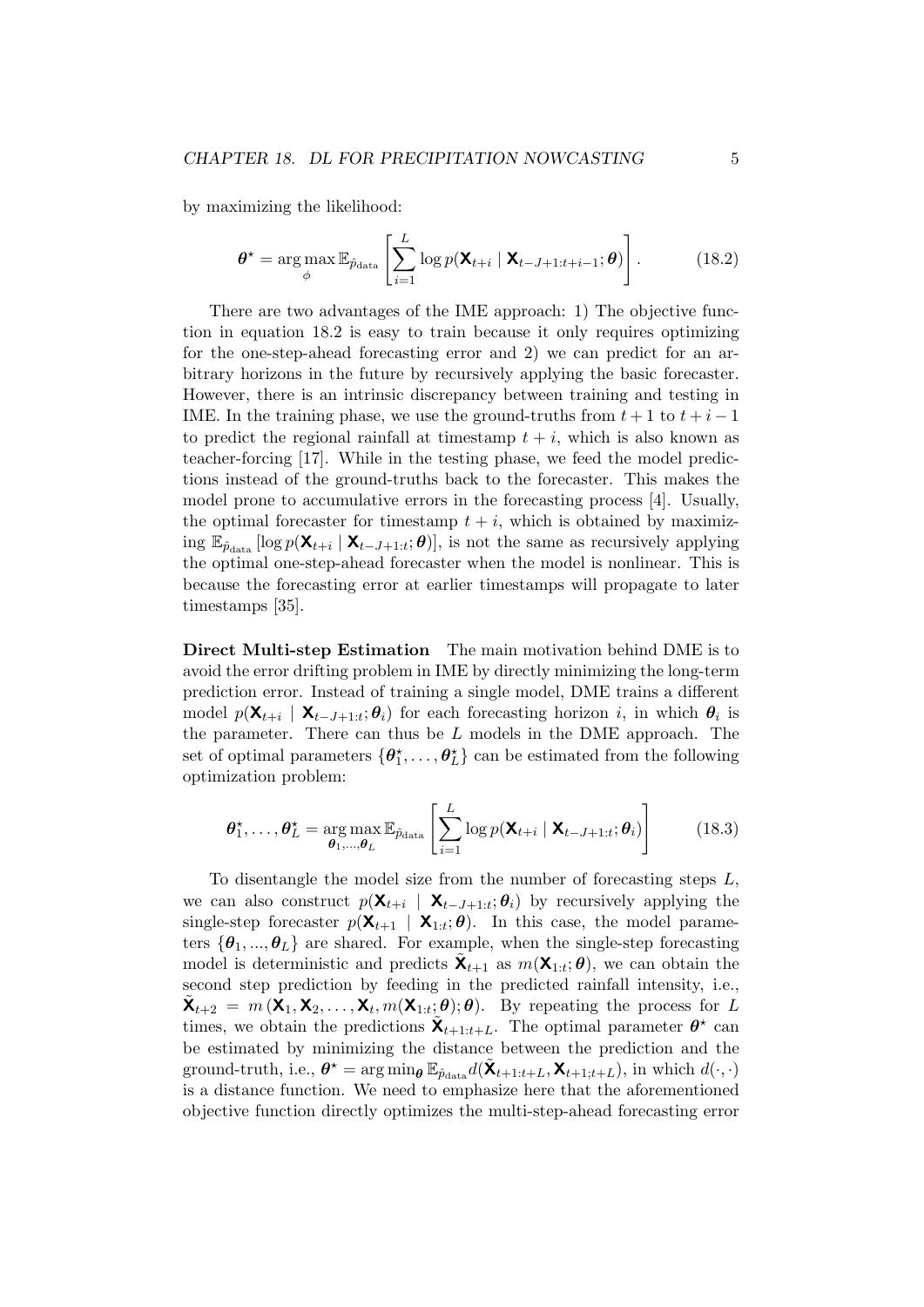and is different from equation 18.2, which only minimizes the one-step-ahead forecasting error.

Scheduled Sampling According to [11], DME leads to more accurate predictions when 1) the model is misspecified, 2) the sequences are nonstationary, or 3) the training set is too small. However, DME is more computationally expensive than IME. For DME, if the  $\theta_{b}$ s are not shared, we need to store and train L models. If the  $\theta_h$ s are shared, we need to recursively apply the basic forecasting model for  $O(L)$  steps [11, 4, 30]. Both cases require larger memory storage or longer running time than solving the IME objective. Overall, IME is easier to train but less accurate for multi-step forecasting, while DME is more difficult to train but more accurate.

Schedules Sampling (SS) [4] tries to bridge the gap between IME and DME. The idea of SS is to first train the model with IME and then gradually replace the ground-truths in the objective function with samples generated by the model itself. When all ground-truth samples are replaced with modelgenerated samples, the training objective falls back into the DME objective. The generation process of SS is described in equation 18.4:

$$
\forall 1 \leq i \leq L,\n\tilde{\mathbf{X}}_{t+i} \sim p(\mathbf{X}_{t+i} | \hat{\mathbf{X}}_{t-J+1:t}, \bar{\mathbf{X}}_{t+1:t+i-1}; \theta),\n\tilde{\mathbf{X}}_{t+i} = (1 - \tau_{t+i})\hat{\mathbf{X}}_{t+i} + \tau_{t+i}\tilde{\mathbf{X}}_{t+i},\n\tau_{t+i} \sim \text{Binomial}(1, \epsilon_k).
$$
\n(18.4)

Here,  $\tilde{\mathbf{X}}_{t+i}$  and  $\hat{\mathbf{X}}_{t+i}$  are correspondingly the generated sample and the ground-truth at timestamp  $t + i$ .  $p(\mathbf{X}_{t+i} | \hat{\mathbf{X}}_{t-J+1:t}, \bar{\mathbf{X}}_{t+1:t+i-1}; \boldsymbol{\theta})$  is the basic single-step forecasting model. Meanwhile,  $\tau_{t+h}$  is generated from a binomial distribution and controls whether to use the ground-truth or the generated sample.  $\epsilon_k$  is the probability of choosing the ground-truth at the kth iteration. In the training phase, SS minimizes the distance between  $\tilde{\mathbf{X}}_{t+1:t+L}$  and  $\hat{\mathbf{X}}_{t+1:t+L}$ . In the testing phase,  $\tau_{t+i}$ s are fixed to 0, meaning that the model-generated samples are always used.

SS lies in the mid-ground between IME and DME. If  $\epsilon_k$  equals to 1, the ground-truths are always chosen, and the objective function will be the same as in the IME strategy. If  $\epsilon_k$  is 0, the generated samples are always chosen, and the optimization objective will be the same as in the DME strategy. In practice [4, 53],  $\epsilon_k$  is gradually decayed during the training phase to make the optimization objective shift smoothly from IME to DME, which is a type of curriculum learning [5].

When applied for precipitation nowcasting, existing DL models adopt either of these three learning strategies. We will introduce the detailed architectures of these two types of models in Section 18.4.1 and Section 18.4.2 and give an overview of the learning strategy that each model uses in Section 18.6.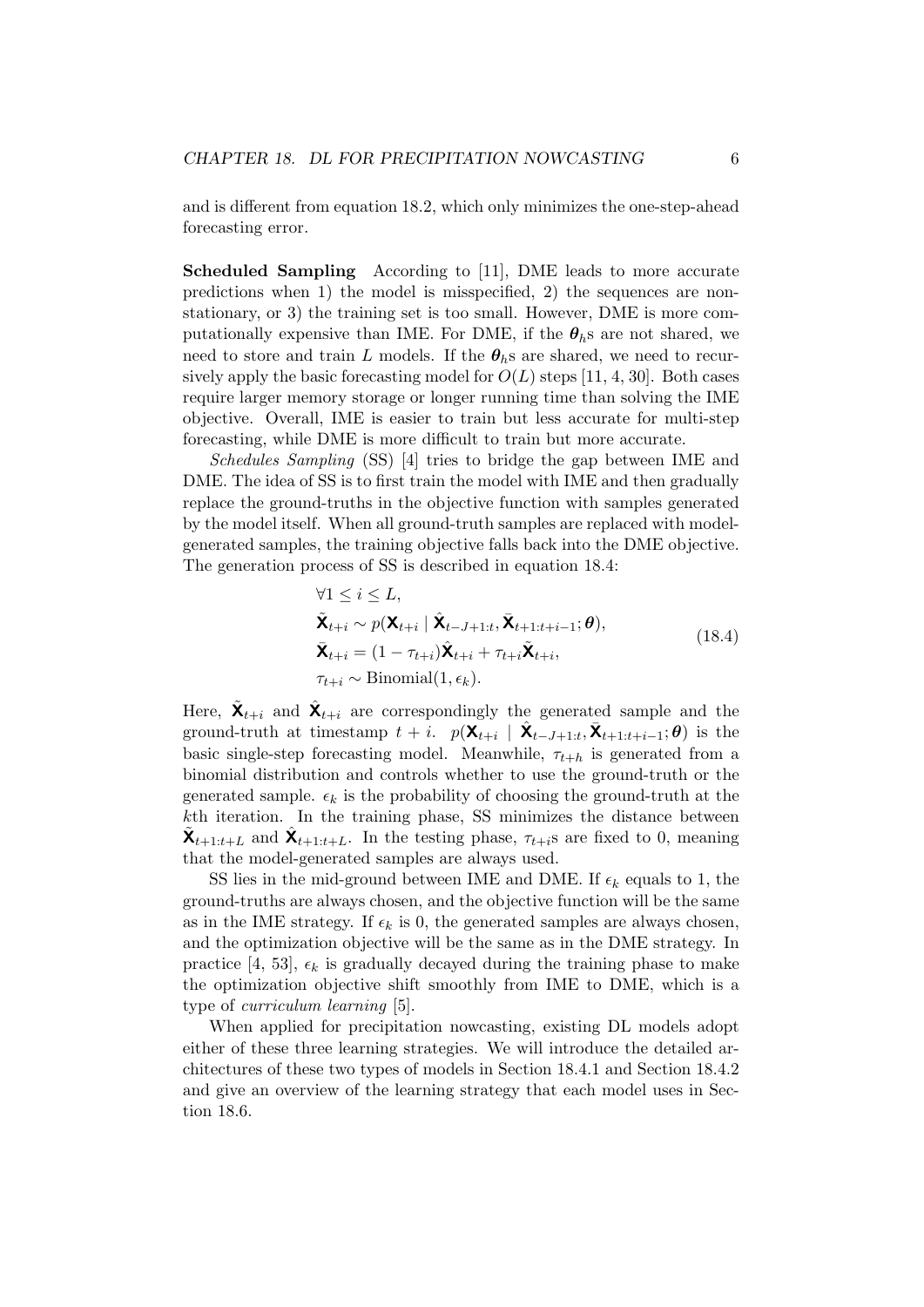### 18.4 Models

#### 18.4.1 FNN-based Models

FNN refers to deep learning models that construct the mapping  $\mathbf{Y} = f(\mathbf{X}; \theta)$ by stacking various basic blocks such as the Fully-Connected (FC) layer, the convolution layer, the deconvolution layer, and the activation layer. Common types of FNNs include Multilayer Perceptron (MLP) [41, 17], which stacks multiple FC layers and nonlinear activations and Convolutional Neural Network (CNN) [29], which stacks multiple convolution layers, pooling layers, deconvolution layers, FC layers, activation layers, normalization layers [23, 58] and other transformations. The parameters of FNN are usually estimated by minimizing the loss function plus some regularization terms, i.e.,  $\theta^* = \arg \min_{\theta} \mathbb{E}_{\hat{p}_{data}} [l(\mathbf{Y}, f(\mathbf{X}; \theta))] + \Omega(\theta)$  where  $l(\cdot, \cdot)$  is the loss function and  $\Omega(\cdot)$  is the regularization function such as the  $L_2$  or  $L_1$  loss [17]. Usually, the optimization problem is solved via stochastic-gradient-based methods [17], in which the gradient is computed by backpropagation [36].

The convolution layer takes advantage of the translational invariance property of image data. The convolution layer computes the output by scanning over the input and applying the same set of linear filters. Although the input can have an arbitrary dimensionality [50], we mainly focus on 2D convolution, since for precipitation nowcasting, the convolution layer is mainly used for extracting the spatial correlation in meteorological images. For input  $\mathbf{X} \in \mathbb{R}^{C_i \times H_i \times W_i}$ , the output of the convolution layer  $\mathbf{H} \in \mathbb{R}^{C_o \times H_o \times W_o}$ , which is also known as feature map. Ayzel et al. [2] proposed DozhdyaNet for precipitation nowcasting. DozhdyaNet consists of only convolution layers and is a type of all convolutional network [44]. The input of the model is a sequence of radar images  $\mathbf{X}_{t-J+1:t}$ . To facilitate the 2D convolution layer to deal with the sequence of 3D tensors, the author concatenates all frames along the temporal dimension and treats them as different channels:

$$
\mathbf{X}_{in} = \text{concat}(\mathbf{X}_{t-J+1}, \mathbf{X}_{t-J+2}, \dots, \mathbf{X}_{t}),
$$
\n(18.5)

where  $\mathbf{X}_{in} \in \mathbb{R}^{C_i' \times H_i \times W_i}$  is the network input and the number of channels  $C_i'$  is the product of the number of observations within each local grid and the input sequence length, i.e.,  $C_i' = C_i \times J$ . Notice that in this manner, the channel  $C_i'$  is determined by the input length, hence unlike the RNNbased models, which will be explained in detail in Section 18.4.2, the input length must be fixed for the FNN-base models. The radar image at the next timestamp  $\mathbf{X}_{t+1}$  is predicted by feeding the preprocessed input sequence  $\mathbf{X}_{in}$ into the FNN:  $\mathbf{X}_{t+1} = f(\mathbf{X}_{in}; \theta)$ . Also, to predict for multiple steps ahead, the author adopted the IME strategy by feeding the predicted radar image back to the network in the inference phase. Also, the author compared different transformation techniques for preprocessing the 2D radar images and used two radar images taken with the 5min interval as the input to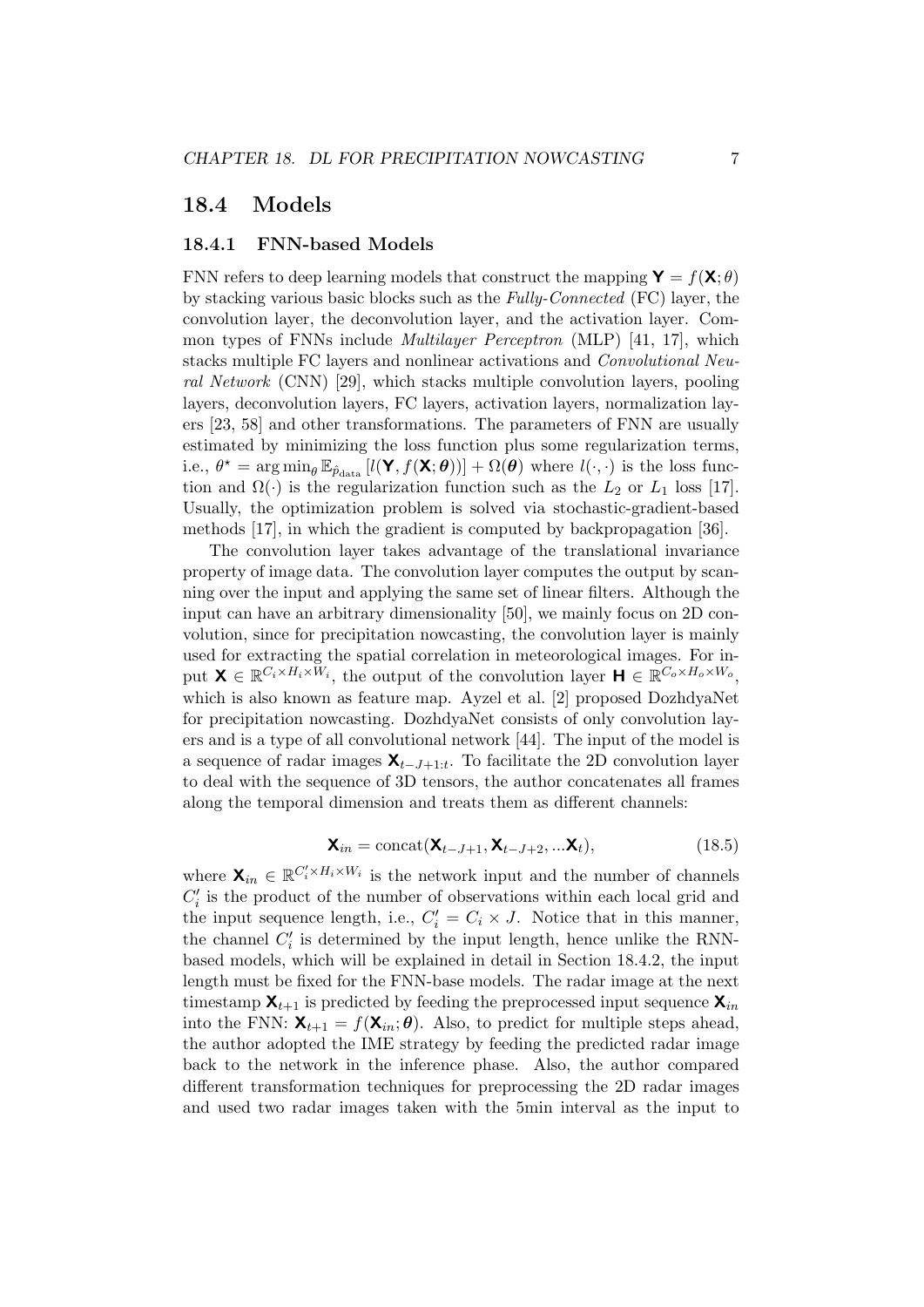

Figure 18.1: (a) The overall structure of the U-NET in [1]. Solid lines indicate input connections between layers. Dashed lines indicate skip connections. (b) The operations within the basic layer. (c) The operations within our down-sample layers. (d) The operations within the up-sample layers.

predict the next radar image.

Agrawal et al. [1] also concatenates the input images in the temporal dimension and used the U-Net [40] architecture for prediction. U-Net combines down-sampling, up-sampling and skip connections to learn better hidden representations. Fig. 18.1 illustrates how these building blocks are organized. The iterative down-sampling part extracts more global and more abstract representations and the up-sampling part gradually refines the representation and adds the finer details to the generated output. The skip connection helps preserve high-resolution details and facilitates gradient backpropagation. The author used QPE data from the Multi-Radar Multi-Sensor (MRMS) system [62] for training and testing the model. The input is a sequence of radar images taken with 2min interval for one hour and the output is the sequence of radar images for the next several hours. Experiments show that the U-Net based DL model outperforms OF based model and the HRRR model by NOAA [6].

Klein et al. [28] designed the dynamic convolution layer to replace the conventional convolution layer. Instead of using a data-independent filter, the dynamic convolution layer generates both the feature maps and the filters from the input and convolves the filters with the feature maps to get the output. The feature maps and the filters are obtained from the input with two sub-networks. Because the filters are depend on the input, they will vary from one sample to another in the testing phase. The author concate-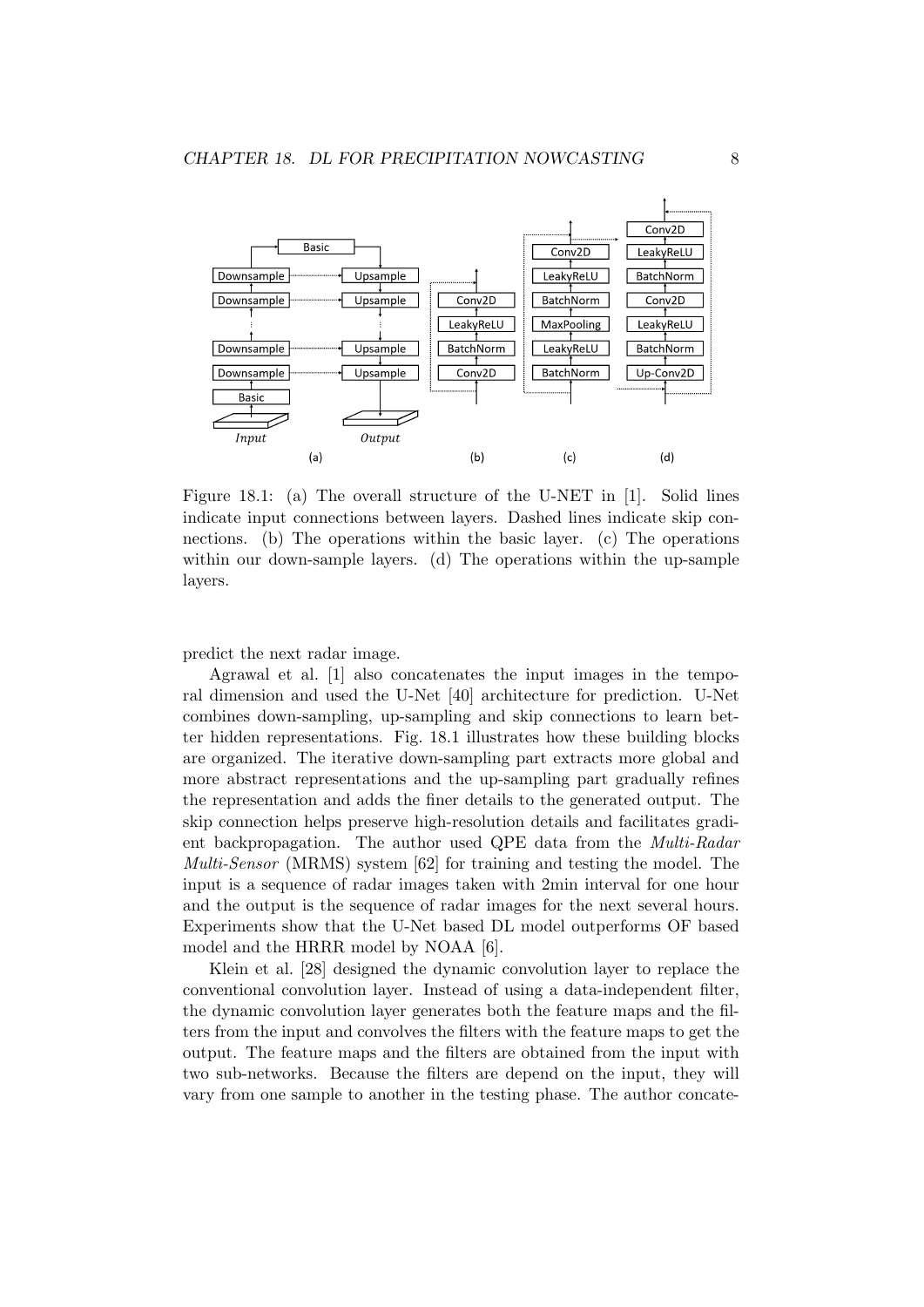

Figure 18.2: The dynamic convolutional layer. The input is fed into two subnetworks. The features are the result of sub-network A while the convolution filters are obtained from sub-network B. The final output of the dynamic convolution layer is computed by convolving the filters from sub-network B across the features from sub-network A.

nates four radar images as the input to predict the next radar image. Also, the author proposed a patch-by-patch synthesis technique which predicts a  $10 \times 10$  patch in the output from a sequence of  $70 \times 70$  patches in the input. Fig. 18.2 illustrates the workflow of the dynamic convolution layer. Notice that this layer is different from the dynamic filter [25] layer that is introduce in Section 18.4.2. In dynamic convolution layer, the filter is shared for all locations in the input, while they are adaptively selected in the dynamic filter layer.

Besides the radar images, satellite images are also commonly used as input in FNN-based models. In [31], satellite images and the observations from Global Forecast System (GFS) [9] are combined and used as the input. These two types of data are in different modalities and are misaligned with regard to spatial and temporal resolution. Thus, the author remapped them into the same spatial and temporal grid by interpolation. Lebedev et al. [31] also applied the U-Net architecture.

Similar to [31], Hernández et al. [18] and Qiu et al. [37] also deals with meteorological data from multiple modalities, including temperature, humidity, wind speed, barometric pressure, Dew point, etc. However, they do not consider the spatial dimension of these data. FNNs with 1D convolution layers and FC layers are built for the  $1\times D$  input data. The weather nowcasting problem is formulated as learning a deterministic mapping  $Y_{t+1} = f(X_t)$ that maps the current meteorological observation  $\mathbf{X}_t$  to the precipitation at next step  $Y_{t+1}$ . Since the formulation has not fully utilized the spatiotemporal structure of the data, we will not go into the details here.

#### 18.4.2 RNN-based Models

As mentioned in Section 18.2, precipitation nowcasting can be formulated as a spatiotemporal sequence forecasting problem with the sequence of past radar maps as input and the sequence of future radar maps as output. In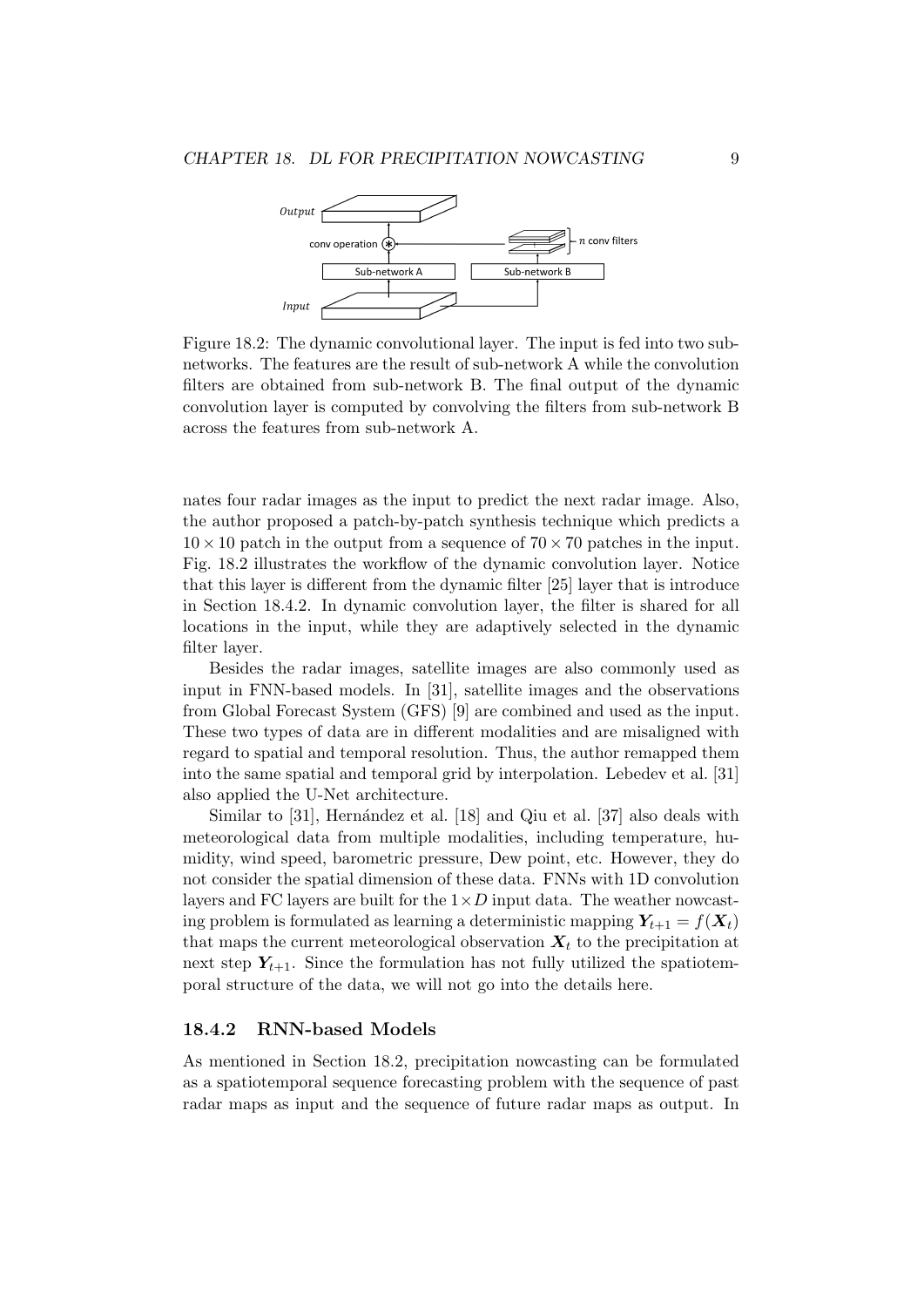the advancement of DL, RNN-based architectures, such as Gated Recurrent Unit (GRU)  $[12]$  and LSTM  $[19]$ , are proven to be effective for modeling sequential data [48, 26, 38, 45, 59]. Different from FNN-based models, which are designed for modeling inputs with static shapes, RNN-based models are designed for modeling dynamic systems. In this section, we introduce the RNN-based models for precipitation nowcasting. We first introduce the encoder-forecaster structure which is the common approach for constructing RNN-based models for spatiotemporal sequence forecasting. Then we introduce the Convolutional LSTM (ConvLSTM) network [42], which combines the advantage of CNN and RNN and is the first DL-based model for precipitation nowcasting. After that, we introduce other RNN-based models like the ConvLSTM with star-shaped bridge [8, 10], Predictive RNN (PredRNN) [52], Memory In Memory (MIM) Network [53], and the Trajectory GRU (TrajGRU) [43], which improves upon ConvLSTM from different directions.

#### 18.4.3 Encoder-Forecaster Structure

The Encoder-Forecaster (EF) structure [45, 42] is a widely-used neural network architecture for sequence forecasting. It first encodes the observations into a state with an encoder. The state can be a single vector, multiple vectors, or other mathematical objects. Based on the state, it generates the predictions with a forecaster. Following the same notation as in Section 18.2, we can formulate the EF structure as follows:

$$
\mathbf{H} = f(\mathbf{X}_{t-J+1:t}; \boldsymbol{\theta}_1), \quad \hat{\mathbf{X}}_{t+1:t+L} = g(\mathbf{H}; \boldsymbol{\theta}_2). \tag{18.6}
$$

Here,  $f(\cdot; \theta_1)$  is the encoder parameterized by  $\theta_1, g(\cdot; \theta_2)$  is the forecaster parameterized by  $\boldsymbol{\theta}_2$ ,  $\hat{\mathbf{X}}_{t+1:t+L}$  are the predictions.

#### 18.4.4 Convolutional LSTM

In the DL community, Fully-Connected LSTM (FC-LSTM) is a type of RNN with gates and memory cells for dealing with the vanishing gradient problem [17]. The formula of FC-LSTM is given as follows:

$$
\begin{aligned}\n\boldsymbol{i}_{t} &= \sigma(\boldsymbol{W}_{xi}\boldsymbol{x}_{t} + \boldsymbol{W}_{hi}\boldsymbol{h}_{t-1} + \boldsymbol{w}_{ci}\odot\boldsymbol{c}_{t-1} + \boldsymbol{b}_{i}), \\
\boldsymbol{f}_{t} &= \sigma(\boldsymbol{W}_{xf}\boldsymbol{x}_{t} + \boldsymbol{W}_{hf}\boldsymbol{h}_{t-1} + \boldsymbol{w}_{cf}\odot\boldsymbol{c}_{t-1} + \boldsymbol{b}_{f}), \\
\boldsymbol{c}_{t} &= \boldsymbol{f}_{t}\odot\boldsymbol{c}_{t-1} + \boldsymbol{i}_{t}\odot\tau_{h}(\boldsymbol{W}_{xc}\boldsymbol{x}_{t} + \boldsymbol{W}_{hc}\boldsymbol{h}_{t-1} + \boldsymbol{b}_{c}), \\
\boldsymbol{o}_{t} &= \sigma(\boldsymbol{W}_{xo}\boldsymbol{x}_{t} + \boldsymbol{W}_{ho}\boldsymbol{h}_{t-1} + \boldsymbol{w}_{co}\odot\boldsymbol{c}_{t} + \boldsymbol{b}_{o}), \\
\boldsymbol{h}_{t} &= \boldsymbol{o}_{t}\odot\tau_{o}(\boldsymbol{c}_{t}),\n\end{aligned} \tag{18.7}
$$

in which  $i_t, f_t, o_t$  are correspondingly the input gate, forget gate, and output gate. The  $c_{t-1}, c_t$  are the memory cells.  $\tau_h(\cdot)$  and  $\tau_o(\cdot)$  are the activations, e.g., the 'tanh' function.  $x_t$ s and  $h_t$ s are input vectors and the hidden states.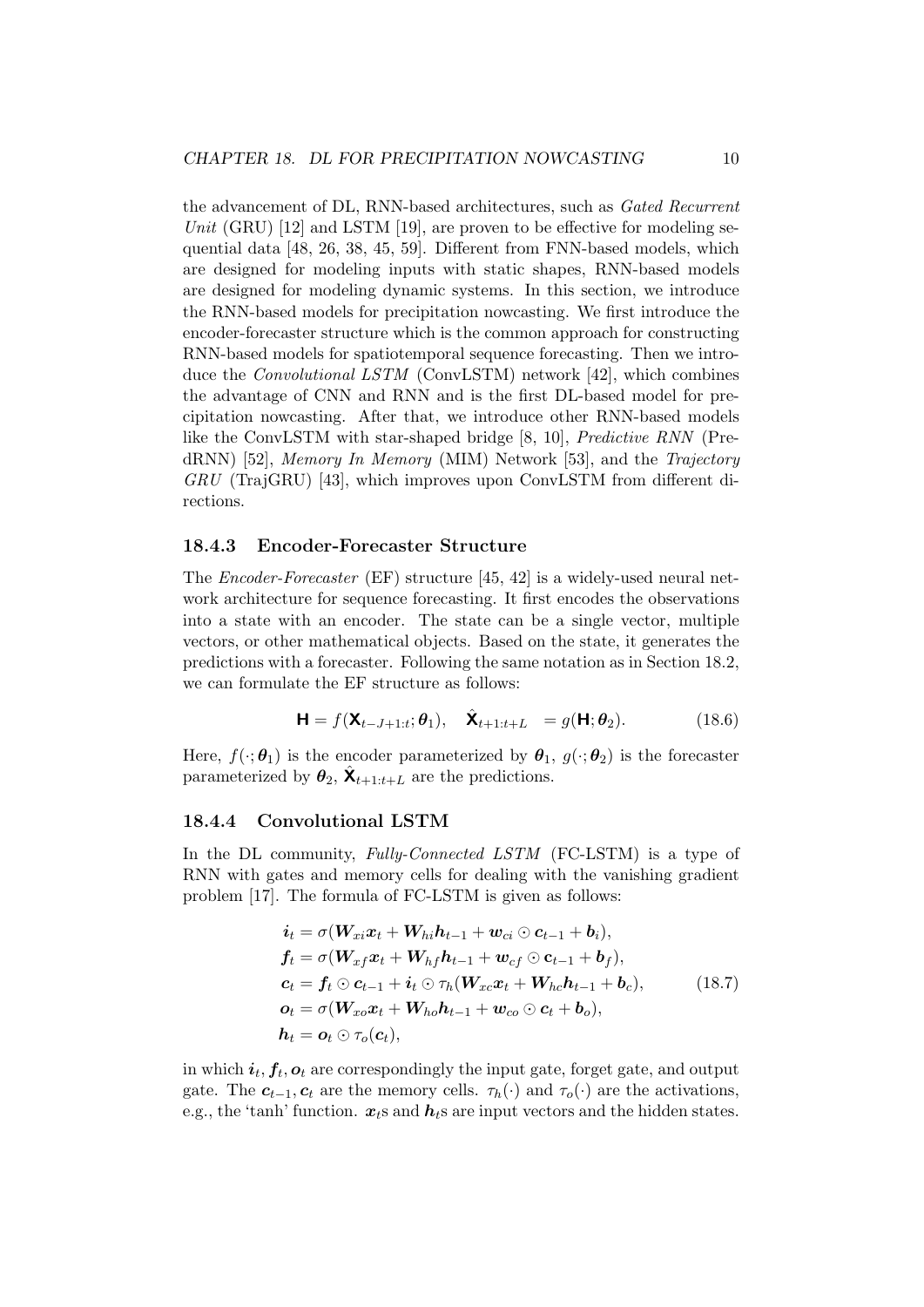

Figure 18.3: Inner structure of ConvLSTM. Source: [42].

However, FC-LSTM is not suitable for precipitation nowcasting in which the input and output are spatiotemporal sequences. The major drawback of FC-LSTM in handling spatiotemporal data is its usage of full-connections in input-state and state-state transitions that loses the spatial structure.

To overcome the problem of FC-LSTM, ConvLSTM [42] extends FC-LSTM by having convolutional structures in both the input-state and statestate transitions. The key equations of ConvLSTM is given in equation 18.8. A distinguishing feature of the design is that all the inputs  $\mathsf{X}_{t}$ s, cell states  $\mathsf{C}_{t}$ s, hidden states  $\mathsf{H}_{t}$ s, and gates  $\mathsf{I}_{t}$ ,  $\mathsf{F}_{t}$ ,  $\mathsf{O}_{t}$  of the ConvLSTM are 3D tensors whose last two dimensions are spatial dimensions (rows and columns). To get a better picture of the inputs and states, we may imagine them as vectors standing on a spatial grid. The ConvLSTM determines the future state of a certain cell in the grid by the inputs and past states of its local neighbors. Fig. 18.3 illustrates the connection structure of ConvLSTM.

$$
\mathbf{l}_{t} = \sigma(\mathbf{W}_{xi} * \mathbf{X}_{t} + \mathbf{W}_{hi} * \mathbf{H}_{t-1} + \mathbf{W}_{ci} \odot \mathbf{C}_{t-1} + b_{i})
$$
\n
$$
\mathbf{F}_{t} = \sigma(\mathbf{W}_{xf} * \mathbf{X}_{t} + \mathbf{W}_{hf} * \mathbf{H}_{t-1} + \mathbf{W}_{cf} \odot \mathbf{C}_{t-1} + b_{f})
$$
\n
$$
\mathbf{C}_{t} = \mathbf{F}_{t} \odot \mathbf{C}_{t-1} + \mathbf{I}_{t} \odot \tau_{h}(\mathbf{W}_{xc} * \mathbf{X}_{t} + \mathbf{W}_{hc} * \mathbf{H}_{t-1} + b_{c})
$$
\n
$$
\mathbf{O}_{t} = \sigma(\mathbf{W}_{xo} * \mathbf{X}_{t} + \mathbf{W}_{ho} * \mathbf{H}_{t-1} + \mathbf{W}_{co} \odot \mathbf{C}_{t} + b_{o})
$$
\n
$$
\mathbf{H}_{t} = \mathbf{O}_{t} \odot \tau_{o}(\mathbf{C}_{t})
$$
\n(18.8)

In order to ensure that each state has the same number of rows and columns, the author uses zero-padding in the convolution operator and views it as initializing the state of the outside world to be all zero. Also, the traditional FC-LSTM can be viewed as a special case of ConvLSTM with all features standing on a single cell.

The author adopts ConvLSTM as the building block for the EF architecture. The initial states and cell outputs of the forecasting network are copied from the last state of the encoding network. Both encoder and forecaster are formed by stacking several ConvLSTM layers. All states in the forecasting network are concatenated and fed into a  $1 \times 1$  convolutional layer to generate the final prediction.

The nowcasting model based on ConvLSTM is compared with the OFbased ROVER [57] algorithm operated in HKO and the FC-LSTM based model on a 97-day radar echo data in Hong Kong. Experiments show that ConvLSTM outperforms both two baselines. Also, the results showed that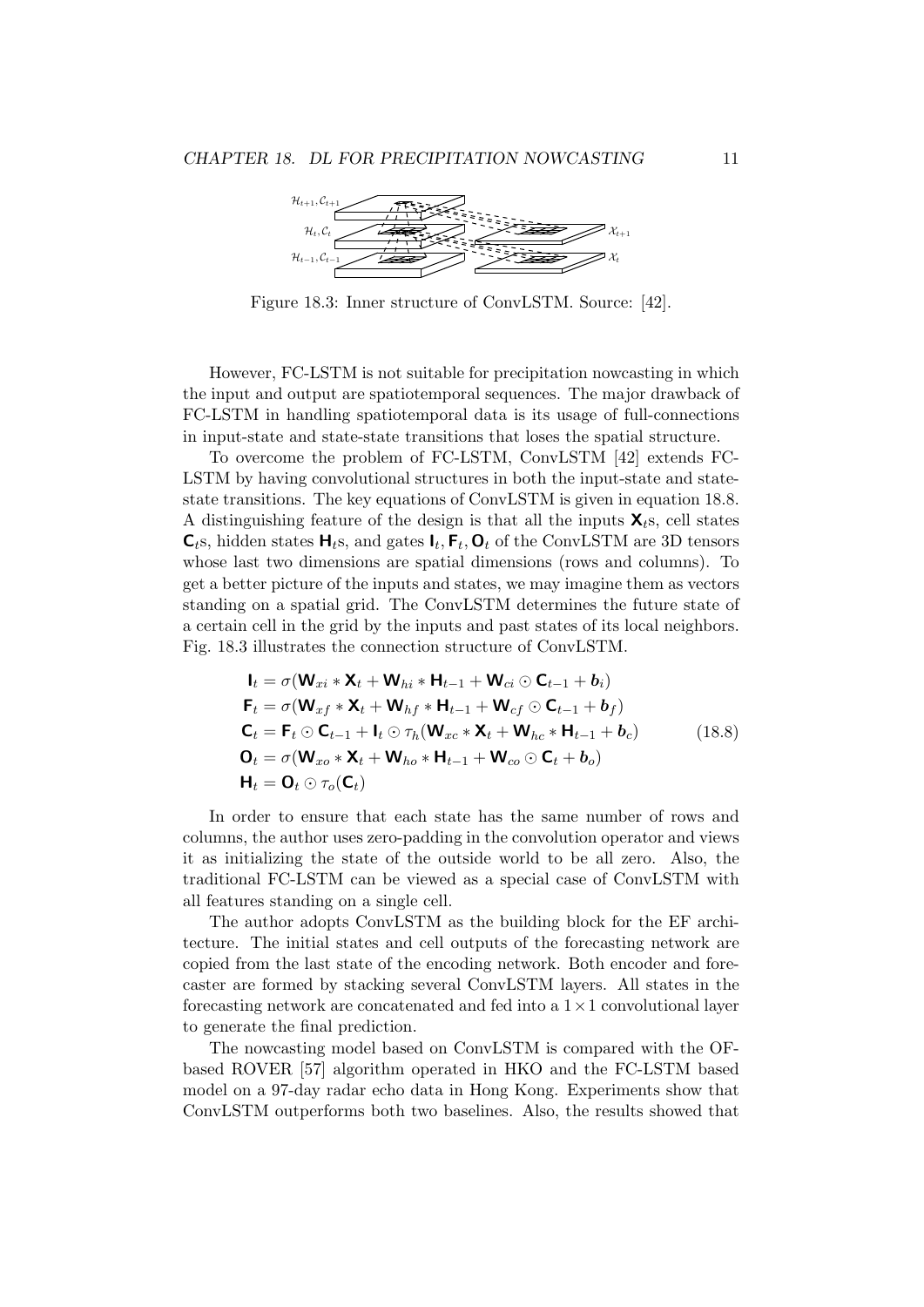

Figure 18.4: Connection structure of the star-shaped bridge.

setting the kernel size of the state-state convolution to be larger than 1 is essential for the final performance.

#### 18.4.5 ConvLSTM with Star-shaped Bridge

To make the feature flow in multi-layer ConvLSTM more robust, Cao et al. [8] proposed the connection structure called star-shaped bridge. In this structure, the states of all ConvLSTM layers at timestamp  $t$  are concatenated and passed to a convolution layer with kernel size  $1 \times 1$  to obtain a global state. The global state has residual connections to all ConvLSTM states at timestamp  $t + 1$ . The detailed structure is shown in Figure 18.4.

Apart from the star-shaped bridge, the author also inserts Group Normalization (GN) [58] between ConvLSTM layers. Ablation study shows that the best performance is obtained by combining ConvLSTM, star-shaped bridge, and GN. Also, experiments on 4-year radar echo data from Shanghai, China showed that the learning-based model outperforms the conventional COTREC method [10].

#### 18.4.6 Predictive RNN

With memory cells being updated every time step inside the ConvLSTM block, the encoder-forecaster architecture is able to model the underlying temporal dynamics. However, the memory cells across different layers lack mutual communication, which are hence not powerful enough for capturing and memorizing spatial correlations. If we directly stack multiple ConvL-STM layers, the information goes only upwards and makes the features more and more abstract. However, since the network needs to predict a spatiotemporal sequence with fine details, information from the lower-level features, including the raw inputs, should be maintained. To solve the issue, Wang et al. [52] proposed Spatiotemporal LSTM (ST-LSTM) which keeps an extra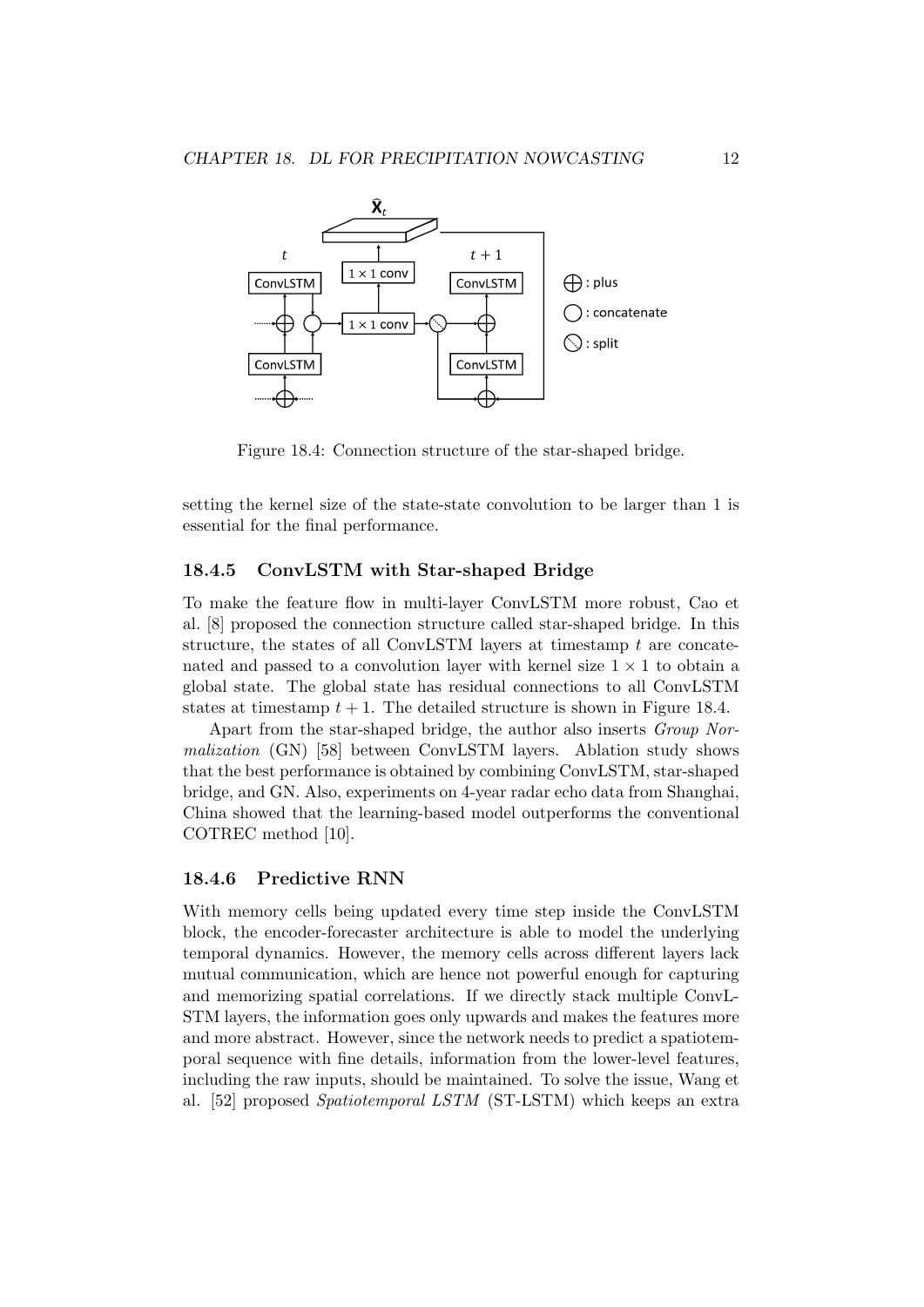

Figure 18.5: Connection structure of PredRNN. The orange arrows in PredRNN denote the flow of the spatiotemporal memory  $\mathbf{M}_{t}^{l}$ .

memory cell  $\mathbf{M}_t^l$  to enhance the memory capacity. The external memory is updated in a zigzag direction illustrated in Figure 18.5 and the author named the whole multi-layer architecture as Predictive RNN (PredRNN). The updating rule of ST-LSTM is formulated as follows:

$$
\mathbf{l}_{t} = \sigma(\mathbf{W}_{xi} * \mathbf{X}_{t} + \mathbf{W}_{hi} * \mathbf{H}_{t-1}^{l} + b_{i}),
$$
\n
$$
\mathbf{F}_{t} = \sigma(\mathbf{W}_{xf} * \mathbf{X}_{t} + \mathbf{W}_{hf} * \mathbf{H}_{t-1}^{l} + b_{f}),
$$
\n
$$
\mathbf{C}_{t}^{l} = \mathbf{F}_{t} \odot \mathbf{C}_{t-1}^{l} + \mathbf{I}_{t} \odot \tanh(\mathbf{W}_{xc} * \mathbf{X}_{t} + \mathbf{W}_{hc} * \mathbf{H}_{t-1}^{l} + b_{c}),
$$
\n
$$
\mathbf{l}'_{t} = \sigma(\mathbf{W}'_{xi} * \mathbf{X}_{t} + \mathbf{W}_{mi} * \mathbf{M}_{t}^{l-1} + b'_{i}),
$$
\n
$$
\mathbf{F}'_{t} = \sigma(\mathbf{W}'_{xf} * \mathbf{X}_{t} + \mathbf{W}_{mf} * \mathbf{M}_{t}^{l-1} + b'_{f}),
$$
\n
$$
\mathbf{M}_{t}^{l} = \mathbf{F}_{t} \odot \mathbf{M}_{t}^{l-1} + \mathbf{I}_{t} \odot \tanh(\mathbf{W}_{xm} * \mathbf{X}_{t} + \mathbf{W}_{hm} * \mathbf{M}_{t}^{l-1} + b_{m}),
$$
\n
$$
\mathbf{O}_{t} = \sigma(\mathbf{W}_{xo} * \mathbf{X}_{t} + \mathbf{W}_{ho} * \mathbf{H}_{t-1}^{l} + \mathbf{W}_{co} \odot \mathbf{C}_{t} + \mathbf{W}_{mo} \odot \mathbf{M}_{t}^{l} + b_{o}),
$$
\n
$$
\mathbf{H}_{t} = \mathbf{O}_{t} \odot \tanh(\mathbf{W}_{1 \times 1} * [\mathbf{C}_{t}^{l}, \mathbf{M}_{t}^{l}]).
$$
\n(18.9)

Here,  $I_t$ ,  $\mathbf{F}_t$ ,  $\mathbf{H}_t$ ,  $\mathbf{O}_t$  have the same meaning as in equation 18.8.  $\mathbf{C}_t^l$  means the cell state at layer l at timestamp t, and  $\mathbf{M}_t^l$  means the external memory cell that will be updated in a zigzag order. For the bottom ST-LSTM with  $l = 1$ , the memory cell from the previous layer is defined as  $\mathbf{M}_t^{l-1} = \mathbf{M}_{t-1}^L$ , which results in a zigzag update flow. Experiments show that PredRNN outperforms the ConvLSTM structure in precipitation nowcasting. The experiment is conducted on a dataset with 10,000 consecutive radar observations recorded every 6 minutes in Guangzhou, China. 10 frames are used as the input to predict the future 10 frames.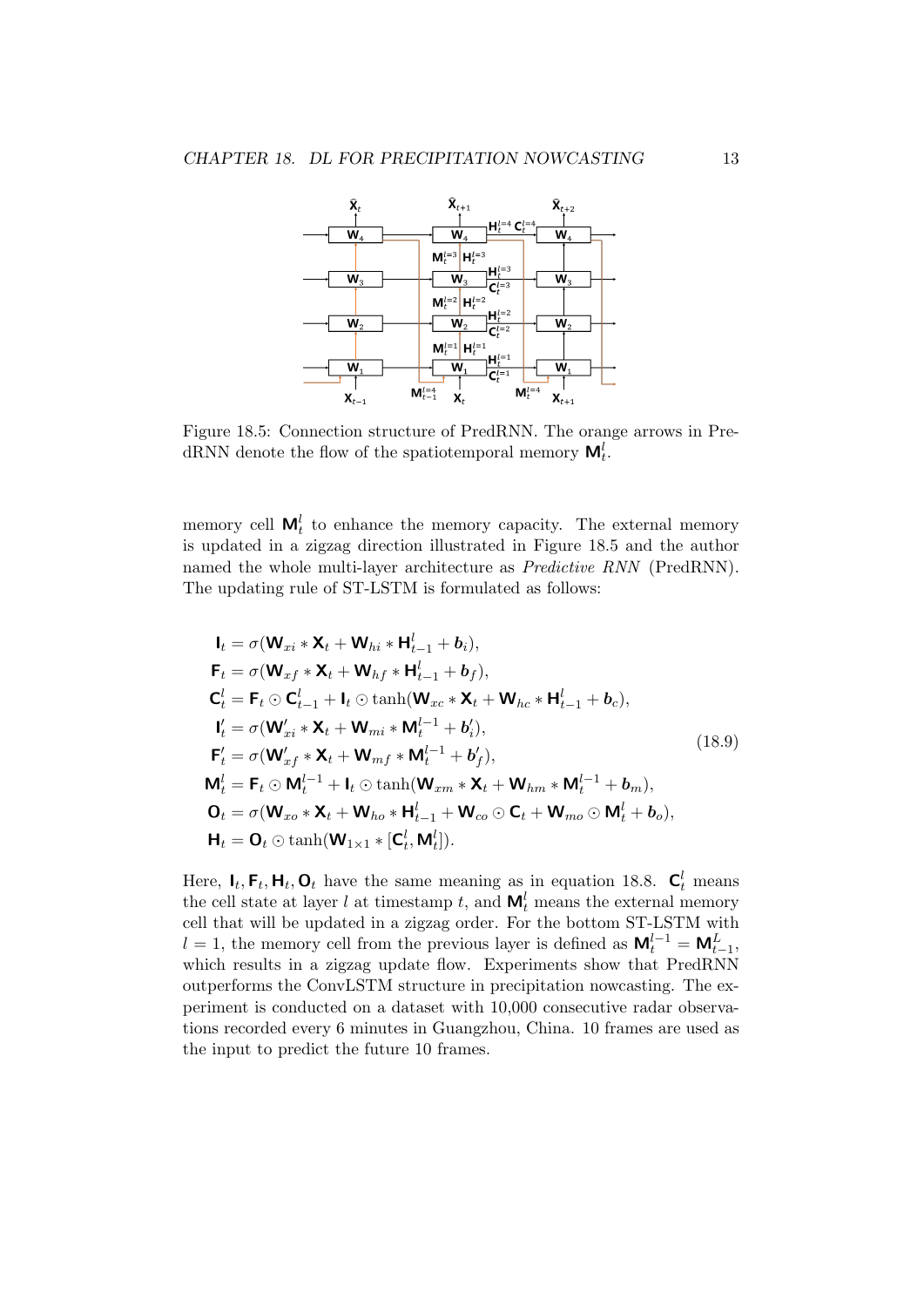

Figure 18.6: ST-LSTM block (up) and Memory In Memory block (bottom). For brevity,  $\mathbf{G}_t = \tanh(\mathbf{W}_{xc} \cdot \mathbf{X}_t + \mathbf{W}_{hc} \cdot \mathbf{H}_{t-1}^l + \mathbf{b}_c), \ \mathbf{G}'_t = \tanh(\mathbf{W}_{xm} \cdot \mathbf{X}_t + \mathbf{b}_c)$  $W_{hm} * M_t^{l-1} + b_m$ . MIM is designed to introduce two recurrent modules (yellow squares) to replace the forget gate (dashed box) in ST-LSTM. MIM-N is the non-stationary module and MIM-S is the stationary module.

### 18.4.7 Memory In Memory Network

Temporal dynamics of spatiotemporal processes are usually non-stationary. Most RNN-based models approximate the non-stationary dynamics in a stationary manner. To learn a better representation of the underlying highorder non-stationary structure, Memory In Memory (MIM) [53] extends the ST-LSTM by replacing the forget gate with another two embedded long short-term memories. It leverages the differential information between neighboring hidden states in the recurrent paths, and can gradually stationarize the spatiotemporal process by stacking multiple MIM blocks.

As shown in Figure 18.6, two cascaded temporal memory recurrent modules are designed to replace the temporal forget gate  $F_t$  in ST-LSTM. The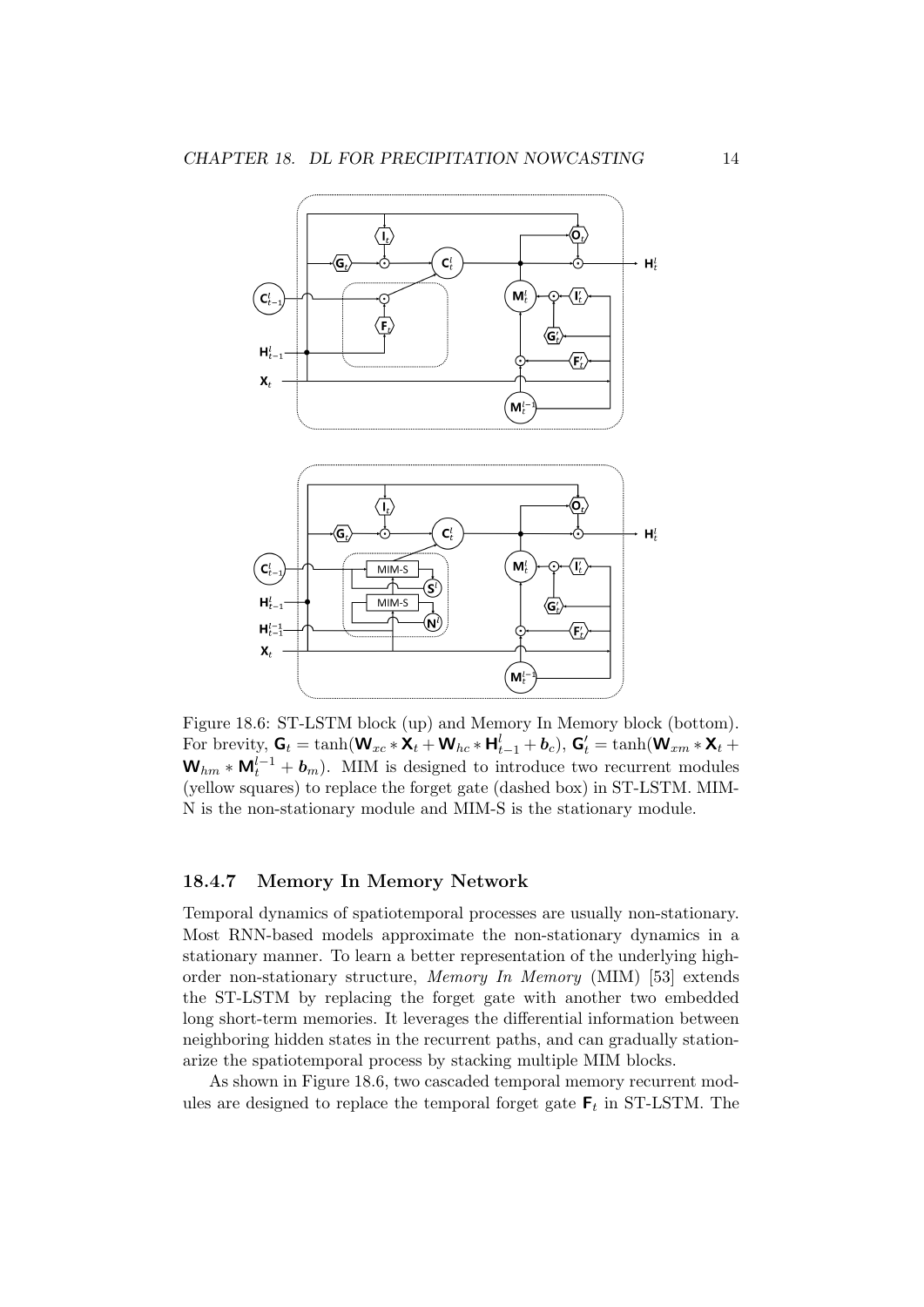

Figure 18.7: The non-stationary module (MIM-N) and the stationary module (MIM-S), which are interlinked in a cascaded structure in the MIM block. Non-stationarity is modeled by differencing.

first module additionally taking  $\mathbf{H}_{t-1}^{l-1}$  as input is used to capture the nonstationary variations based on the difference  $\mathbf{H}_{t}^{l-1} - \mathbf{H}_{t-1}^{l-1}$  between two consecutive hidden representations. Thus, it is named as the non-stationary module (shown as MIM-N in Figure 18.7). It generates differential features  $\mathbf{D}_t^l$  based on the difference-stationary assumption. The other recurrent module takes the output  $\mathbf{D}_t^l$  of the MIM-N module and the outer temporal memory  $C_{t-1}^l$  as inputs to capture the approximately stationary variations in spatiotemporal sequences. Thus, it is named as the stationary module (shown as MIM-S in Figure 18.7). By replacing the forget gate with the final output  $\mathbf{T}_t^l$  of the cascaded non-stationary and stationary modules, the non-stationary dynamics can be captured more effectively. The complete formula of MIM is given as follows:

$$
\begin{aligned}\n\mathbf{l}_{t} &= \sigma(\mathbf{W}_{xi} * \mathbf{X}_{t} + \mathbf{W}_{hi} * \mathbf{H}_{t-1}^{l} + b_{i}), \\
\mathbf{F}_{t} &= \sigma(\mathbf{W}_{xf} * \mathbf{X}_{t} + \mathbf{W}_{hf} * \mathbf{H}_{t-1}^{l} + b_{f}), \\
\mathbf{D}_{t}^{l} &= \text{MIM-N}(\mathbf{H}_{t}^{l-1}, \mathbf{H}_{t-1}^{l-1}, \mathbf{N}_{t-1}^{l}), \\
\mathbf{T}_{t}^{l} &= \text{MIM-S}(\mathbf{D}_{t}^{l}, \mathbf{C}_{t-1}^{l}, \mathbf{S}_{t-1}^{l}), \\
\mathbf{C}_{t}^{l} &= \mathbf{F}_{t} \odot \mathbf{T}_{t}^{l} + \mathbf{I}_{t} \odot \tanh(\mathbf{W}_{xc} * \mathbf{X}_{t} + \mathbf{W}_{hc} * \mathbf{H}_{t-1}^{l} + b_{c}), \\
\mathbf{I}_{t}^{l} &= \sigma(\mathbf{W}_{xi}^{l} * \mathbf{X}_{t} + \mathbf{W}_{mi} * \mathbf{M}_{t}^{l-1} + b_{i}^{l}), \\
\mathbf{F}_{t}^{l} &= \sigma(\mathbf{W}_{xf}^{l} * \mathbf{X}_{t} + \mathbf{W}_{mf} * \mathbf{M}_{t}^{l-1} + b_{f}^{l}), \\
\mathbf{M}_{t}^{l} &= \mathbf{F}_{t} \odot \mathbf{M}_{t}^{l-1} + \mathbf{I}_{t} \odot \tanh(\mathbf{W}_{xm} * \mathbf{X}_{t} + \mathbf{W}_{hm} * \mathbf{M}_{t}^{l-1} + b_{m}), \\
\mathbf{O}_{t} &= \sigma(\mathbf{W}_{xo} * \mathbf{H}_{t}^{l-1} + \mathbf{W}_{ho} * \mathbf{H}_{t-1}^{l} + \mathbf{W}_{co} \odot \mathbf{C}_{t} + \mathbf{W}_{mo} \odot \mathbf{M}_{t}^{l} + b_{o}), \\
\mathbf{H}_{t} &= \mathbf{O}_{t} \odot \tanh(\mathbf{W}_{1 \times 1} * [\mathbf{C}_{t}^{l}, \mathbf{M}_{t}^{l}]),\n\end{aligned}
$$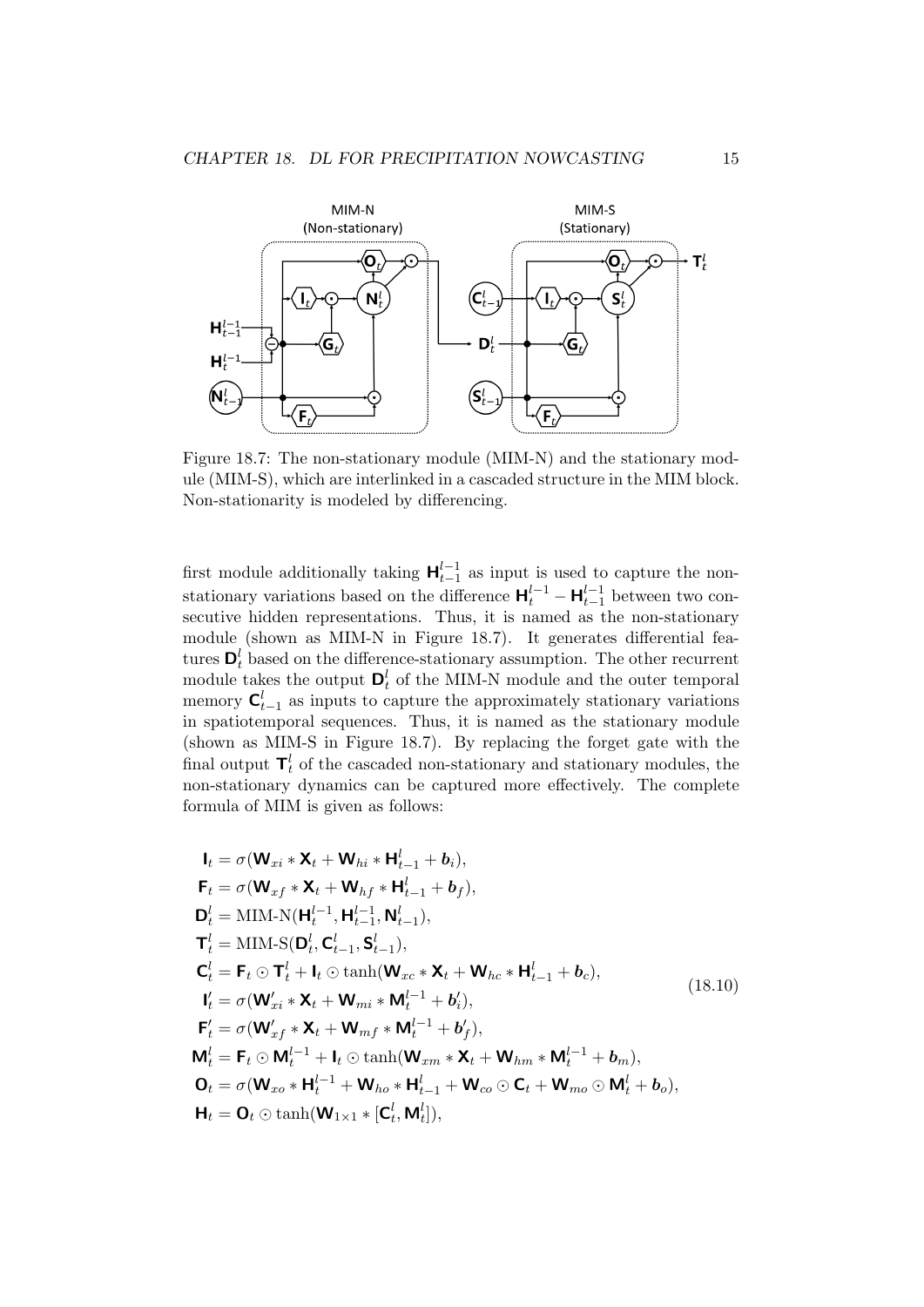

Figure 18.8: Encoder-forecaster architecture adopted in [43]. Source: [43].

where S and N denote the horizontally-transited memory cells in the nonstationary module (MIM-N) and stationary module (MIM-S) respectively;  $\mathbf{D}_t^l$ s are the differential features learned by MIM-N;  $\mathbf{T}_t^l$  is the memory passing the virtual "forget gate". MIM-N is a ConvLSTM with  $\mathbf{H}_{t}^{l-1} - \mathbf{H}_{t-1}^{l-1}$  as the hidden state input. MIM-S is a ConvLSTM with  $\mathbf{D}_t^l$  as the hidden state input. The detailed formula are omitted here and readers can refer to [53] for more details.

#### 18.4.8 Trajectory GRU

Shi et al. [43] proposed a U-Net-like modification to the EF architecture. As Figure 18.8 illustrates, the order of the forecaster network is reversed comparing to that in [42]. There are downsampling and upsampling layers between the RNNs, which are implemented by strided convolution and deconvolution. In this structure, the encoder adopts a local-to-global feature extraction process while the decoder adopts a coarse-to-fine generation process. There are "skip-connections" between the encoder and the forecaster to preserve the details from the raw inputs.

Along with the new EF structure, Shi et al. [43] also pointed out a sideeffect of the convolution operation in ConvLSTM. In essence, the locationinvariant convolution filters are inefficient to capture location-variant spatiotemporal relationship. To overcome this problem, Shi et al. [43] proposed the Trajectory GRU (TrajGRU) model which uses a sub-network to output the state-state connection structures before state transitions. TrajGRU extends upon *Convolutional GRU* (ConvGRU), which is a variant of ConvL-STM, and allows the state to be aggregated along some learned trajectories.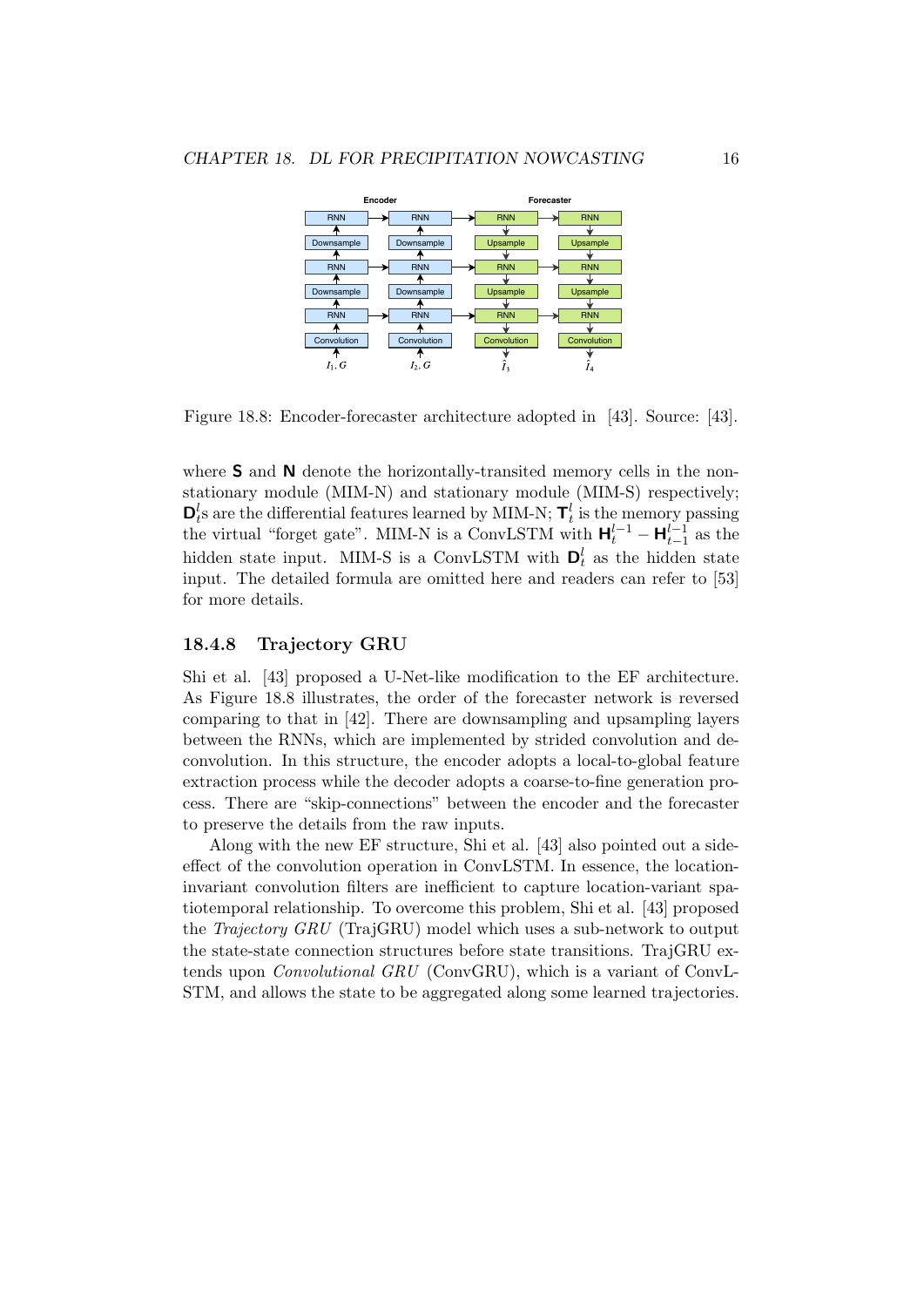The formula of ConvGRU is given as follows:

$$
\mathbf{Z}_{t} = \sigma(\mathbf{W}_{xz} * \mathbf{X}_{t} + \mathbf{W}_{hz} * \mathbf{H}_{t-1} + \mathbf{b}_{z}),
$$
\n
$$
\mathbf{R}_{t} = \sigma(\mathbf{W}_{xr} * \mathbf{X}_{t} + \mathbf{W}_{hr} * \mathbf{H}_{t-1} + \mathbf{b}_{r}),
$$
\n
$$
\mathbf{H}'_{t} = f(\mathbf{W}_{xh} * \mathbf{X}_{t} + \mathbf{R}_{t} \odot (\mathbf{W}_{hh} * \mathbf{H}_{t-1} + \mathbf{b}_{h})),
$$
\n
$$
\mathbf{H}_{t} = (1 - \mathbf{Z}_{t}) \odot \mathbf{H}'_{t} + \mathbf{Z}_{t} \odot \mathbf{H}_{t-1}.
$$
\n(18.11)

Here,  $\mathbf{H}_t, \mathbf{R}_t, \mathbf{Z}_t, \mathbf{H}'_t \in \mathbb{R}^{C_h \times H \times W}$  are the memory state, reset gate, update gate, and new information, respectively.

As stated in [43], when used for capturing spatiotemporal correlations, the deficiency of ConvGRU and ConvLSTM is that the connection structure and weights are fixed for all the locations. The convolution operation basically applies a location-invariant filter to the input. If the inputs are all zero and the reset gates are all one, the author pointed out that the calculation process of  $\mathsf{H}'_t$  at a specific location  $(i, j)$ , i.e,  $\mathsf{H}'_{t, j, i, j}$ , can be rewritten as follows:

$$
\mathbf{H}'_{t,:i,j} = f\left(\sum_{l=1}^{|\mathcal{N}_{i,j}^h|} \mathbf{W}_{hh}^l \mathbf{H}_{t-1,:p(l,i,j),q(l,i,j)}\right),\tag{18.12}
$$

in which  $\mathcal{N}_{i,j}^h$  is the ordered neighborhood set at location  $(i, j)$  defined by the hyper-parameters of the state-state convolution such as kernel size, dilation and padding [61].  $(p(l, i, j), q(l, i, j))$  is the *l*th neighborhood location corresponding to position  $(i, j)$ .

Based on this observation, TrajGRU uses the current input and previous state to generate the local neighborhood set for each location at each timestamp. The detailed formula is given in equation 18.13. Here,  $L$  is the number of allowed links.  $\mathbf{U}_t, \mathbf{V}_t \in \mathbb{R}^{L \times H \times W}$  are the flow fields that store the local connection structure generated by  $\gamma(\mathbf{X}_t, \mathbf{H}_{t-1})$ . The  $\mathbf{W}_{hz}^l$ ,  $\mathbf{W}_{hr}^l$ ,  $\mathbf{W}_{hh}^l$  are the weights for projecting the channels and were chosen as  $1 \times 1$  convolutions in the paper. The warp( $\mathbf{H}_{t-1}, \mathbf{U}_{t,l}, \mathbf{V}_{t,l}$ ) function selects the positions pointed out by  $U_{t,l}$ ,  $V_{t,l}$  from  $H_{t-1}$  via the bilinear sampling kernel [24, 21, 43].

$$
\mathbf{U}_{t}, \mathbf{V}_{t} = \gamma(\mathbf{X}_{t}, \mathbf{H}_{t-1}),
$$
\n
$$
\mathbf{Z}_{t} = \sigma(\mathbf{W}_{xz} * \mathbf{X}_{t} + \sum_{l=1}^{L} \mathbf{W}_{hz}^{l} * \text{warp}(\mathbf{H}_{t-1}, \mathbf{U}_{t,l}, \mathbf{V}_{t,l})),
$$
\n
$$
\mathbf{R}_{t} = \sigma(\mathbf{W}_{xr} * \mathbf{X}_{t} + \sum_{l=1}^{L} \mathbf{W}_{hr}^{l} * \text{warp}(\mathbf{H}_{t-1}, \mathbf{U}_{t,l}, \mathbf{V}_{t,l})),
$$
\n
$$
\mathbf{H}_{t}^{'} = f(\mathbf{W}_{xh} * \mathbf{X}_{t} + \mathbf{R}_{t} \odot (\sum_{l=1}^{L} \mathbf{W}_{hh}^{l} * \text{warp}(\mathbf{H}_{t-1}, \mathbf{U}_{t,l}, \mathbf{V}_{t,l}))),
$$
\n
$$
\mathbf{H}_{t} = (1 - \mathbf{Z}_{t}) \odot \mathbf{H}_{t}^{l} + \mathbf{Z}_{t} \odot \mathbf{H}_{t-1}.
$$
\n(18.13)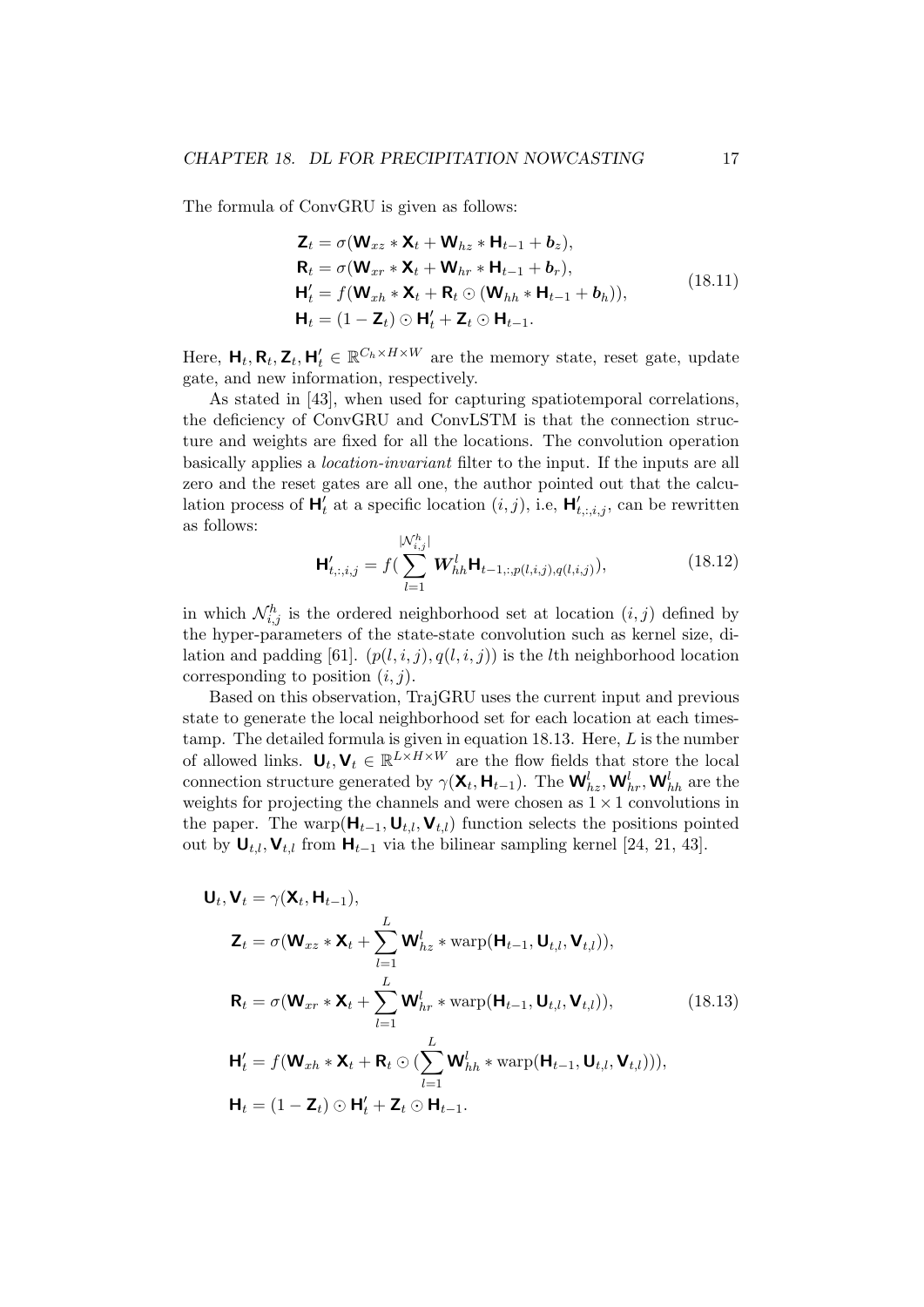

(a) For convolutional RNN, the recurrent connections are fixed over time.



(b) For trajectory RNN, the recurrent connections are dynamically determined.

Figure 18.9: Comparison of the connection structures of convolutional RNN and trajectory RNN. Links with the same color share the same transition weights. (Best viewed in color). Source of figure: [43].

The advantage of such a structure is that it could learn the connection topology by learning the parameters of the subnetwork  $\gamma$ .  $\gamma$  has only a small number of parameters and thus adds nearly no cost to the overall computation. Compared to a ConvGRU with  $K \times K$  state-state convolution, TrajGRU is able to learn a more efficient connection structure with  $L < K^2$ . For ConvGRU and TrajGRU, the number of model parameters is dominated by the size of the state-state weights, which is  $O(L \times C_h^2)$  for TrajGRU and  $O(K^2 \times C_h^2)$  for ConvGRU. If L is chosen to be smaller than  $K^2$ , the number of parameters of TrajGRU can also be smaller than the ConvGRU and the TrajGRU model is able to use the parameters more efficiently. Illustration of the recurrent connection structures of ConvGRU and TrajGRU is given in Figure 18.9.

Experiments in the paper showed that TrajGRU outperforms ConvGRU, 2D CNN, 3D CNN, and the ROVER algorithm in precipitation nowcasting.

# 18.5 Benchmark

Despite the rapid development of DL models in solving this problem, the way to evaluate the models has some deficiencies. Firstly, the deep learning models are only evaluated on relatively small dataset containing limited data frames. Secondly, different models report evaluation results on different criterias. As the needs of real-world precipitation nowcasting system diverge from indicating raining or not to rainstorms alert, single criterion is not sufficient for demonstrating the algorithm's overall performance. Thirdly, in the real-world scenario, the meteorological data arrive in a stream and the nowcasting algorithm should be able to actively adapt to the new-coming sequences. Considering this online setting is not less important than considering offline setting with fixed-length input. In fact, as the area deep learning for precipitation nowcasting is still in its early stages, it is not clear how models should be evaluated to meet the needs of real-world applications.

Shi et al. [43] proposed the large-scale HKO-7 benchmark for precipi-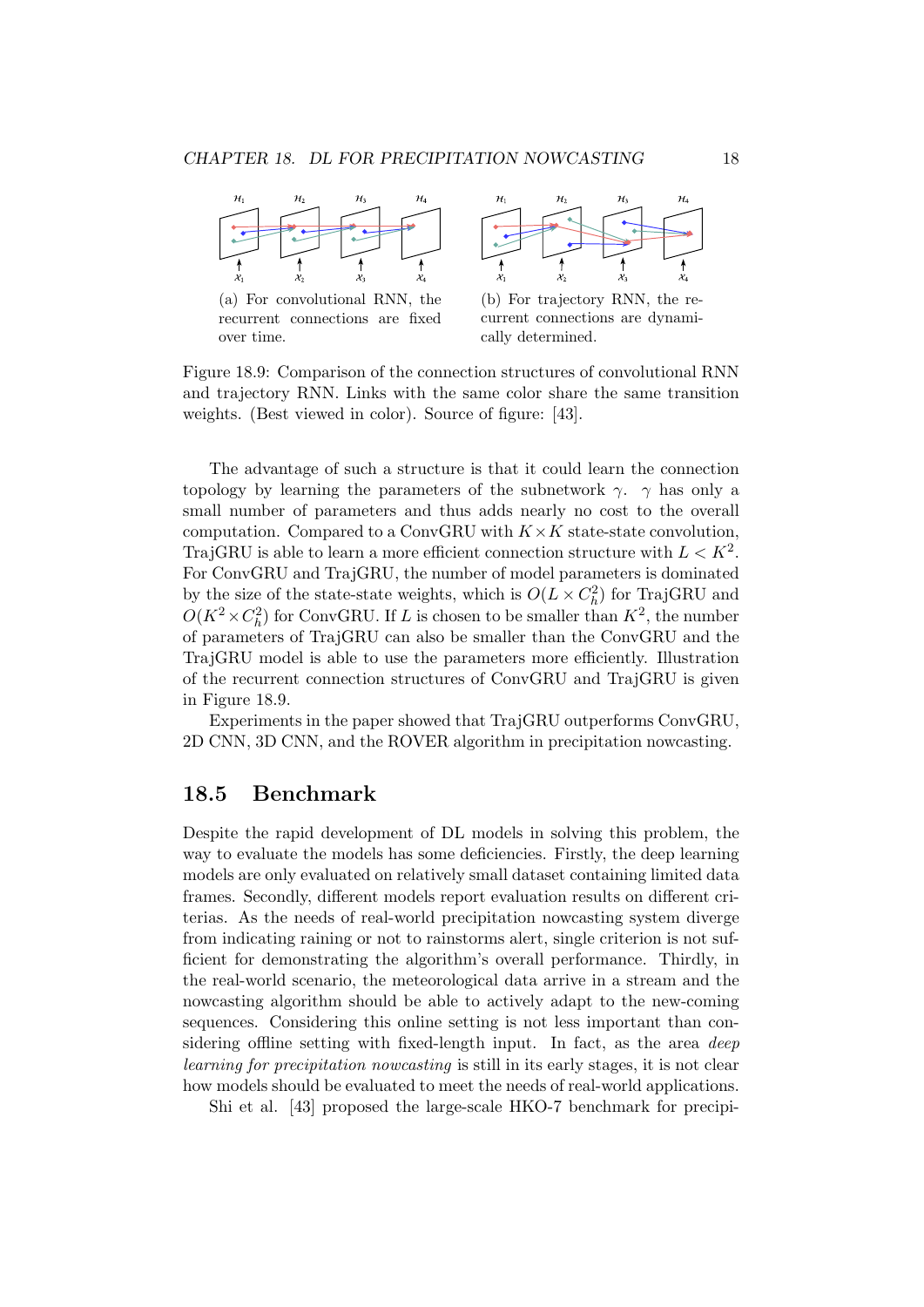tation nowcasting to address this problem. HKO-7 benchmark is built on the HKO-7 dataset containing radar echo data from 2009 to 2015 near Hong Kong. Since the radar echo maps arrive in a stream in the real-world scenario, the nowcasting algorithms can adopt online learning to adapt to the newly emerging patterns dynamically. To take this setting into account, there are two testing protocols in this benchmark: the offline setting in which the algorithm can only use a fixed window of the previous radar echo maps and the online setting in which the algorithm is free to use all the historical data and any online learning algorithm. Another issue for the precipitation nowcasting task is that the proportions of rainfall events at different rain-rate thresholds are highly imbalanced. Heavier rainfall occurs less often but has a higher real-world impact. Balanced Mean Squared Error (B-MSE) and Balanced Mean Absolute Error (B-MAE) measures are thus introduced for training and evaluation, which assign more weights to heavier rainfalls in the calculation of MSE and MAE. Empirical study showed that the balanced variants of the loss functions are more consistent with the overall nowcasting performance at multiple rain-rate thresholds than the original loss functions. Moreover, training with the balanced loss functions is essential for deep learning models to achieve good performance at higher rain-rate thresholds.

Using the new dataset, testing protocols, and training loss, there are seven models being extensively evaluated, including a simple baseline model which always predicts the last frame, two OF based models (ROVER and its nonlinear variant), and four representative deep learning models (TrajGRU, ConvGRU, 2D CNN, and 3D CNN). This large-scale benchmark for precipitation nowcasting is the first comprehensive benchmark of deep learning models for the precipitation nowcasting problem.

#### 18.5.1 HKO-7 Dataset

The HKO-7 dataset used in the benchmark contains radar echo data from 2009 to 2015 collected by HKO. The radar CAPPI reflectivity images, which have resolution of  $480 \times 480$  pixels, are taken from an altitude of 2km and cover a  $512 \text{km} \times 512 \text{km}$  area centered in Hong Kong. The data are recorded every 6 minutes and hence there are 240 frames per day. The raw logarithmic radar reflectivity factors are linearly transformed to pixel values via pixel  $=$  $\lfloor 255 \times \frac{dBZ+10}{70} + 0.5 \rfloor$  and are clipped to be between 0 and 255. The radar reflectivity values are converted to rainfall intensity values (mm/h) using the Z-R relationship:  $dBZ = 10 \log a + 10b \log R$  where R is the rain-rate level,  $a = 58.53$  and  $b = 1.56$ . As rainfall events occur sparsely, the rainy days are selected based on the rain barrel information to form the final dataset, which has 812 days for training, 50 days for validation and 131 days for testing.

The raw radar echo images generated by Doppler weather radar are noisy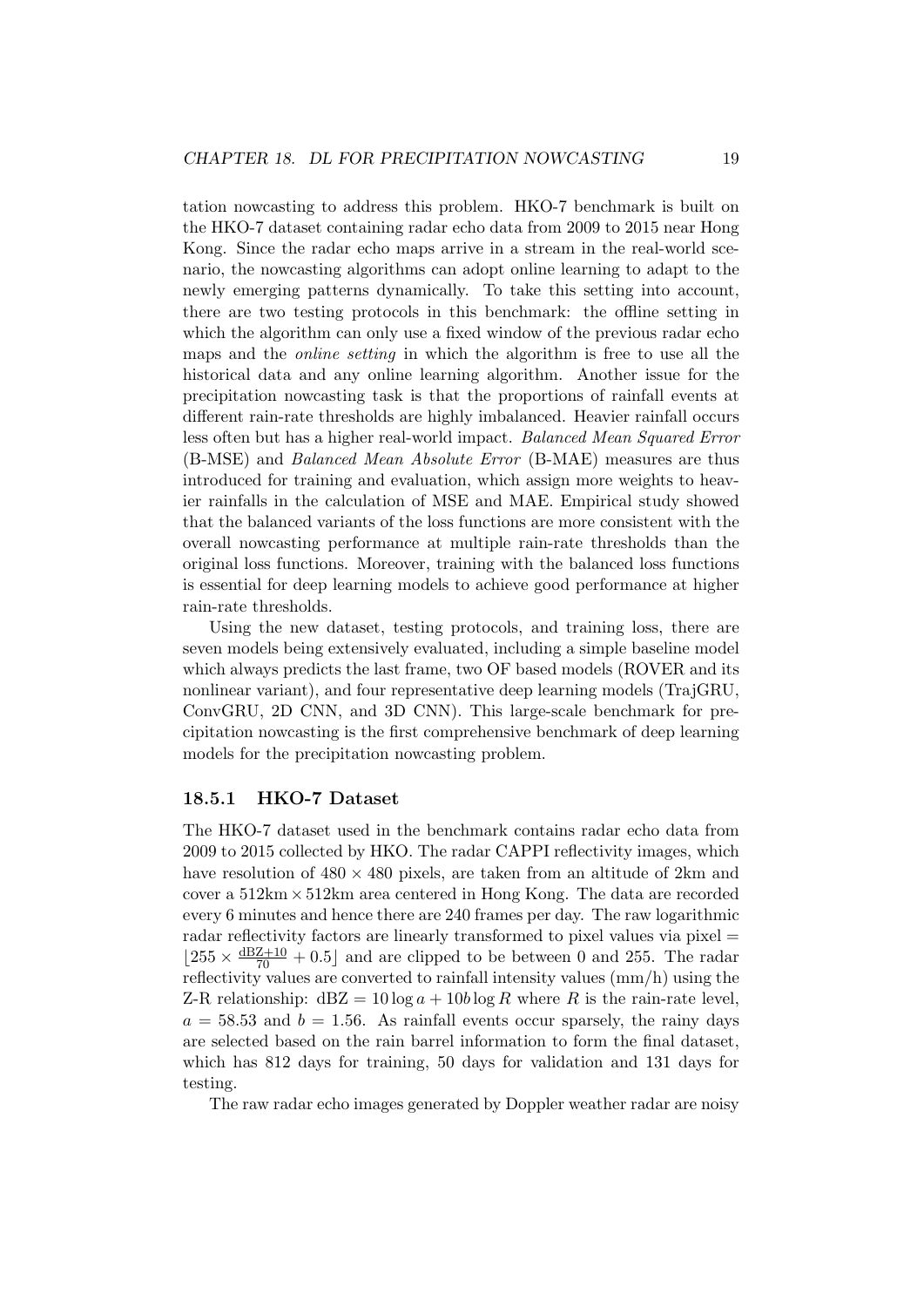due to factors like ground clutter, sea clutter, anomalous propagation and electromagnetic interference [33]. To alleviate the impact of noise in training and evaluation, Noisy pixels are filtered out by generating the noise masks with a two-stage process.

#### 18.5.2 Evaluation Methodology

As the radar echo maps arrive in a stream, nowcasting algorithms can apply online learning to adapt to the newly emerging spatiotemporal patterns. The evaluation protocol of HKO-7 benchmark consists of two settings: (1) the offline setting in which the algorithm always receives 5 frames as input and predicts 20 frames ahead, and (2) the online setting in which the algorithm receives segments of length 5 sequentially and predicts 20 frames ahead for each new segment received. The testing environment guarantees that the same set of sequences is tested in both the offline and online settings for fair comparison.

For both settings, models are evaluated according to the skill scores for multiple thresholds that correspond to different rainfall levels to give an all-round evaluation of the algorithms' nowcasting performance. Table 18.1 shows the distribution of different rainfall levels in HKO-7 dataset. The thresholds 0.5, 2, 5, 10, 30 are selected to calculate the CSI and Heidke Skill Score (HSS) [20]. For calculating the skill score at a specific threshold  $\tau$ , which is 0.5, 2, 5, 10 or 30, the pixel values in prediction and ground-truth are first converted to  $0/1$  by thresholding with  $\tau$ . Then calculate the TP (prediction=1, truth=1), FN (prediction=0, truth=1), FP (prediction=1, truth=0), and TN (prediction=0, truth=0). The CSI score is calculated as  $\frac{TP}{TP+FN+FP}$  and the HSS score is calculated as  $\frac{\text{TP} \times \text{TN} - \text{FN} \times \text{FP}}{(\text{TP} + \text{FN})(\text{FN} + \text{TN}) + (\text{TP} + \text{FP})(\text{FP} + \text{TN})}$ . During the computation, the masked noisy points are ignored.

As shown in Table 18.1, the frequencies of different rainfall levels are highly imbalanced. Using weighted loss function helps solve this problem. Specifically, a weight  $w(x)$  is assigned to each pixel according to

its rainfall intensity x:  $w(x) =$  $\sqrt{ }$  $\int$  $\overline{\mathcal{L}}$ 1,  $x < 2$ 2,  $2 \le x < 5$ 5,  $5 \le x < 10$ 10,  $10 \le x < 30$ 30,  $x \ge 30$ . Also, the masked

pixels have weight 0. The resulting B-MSE and B-MAE scores are computed as B-MSE =  $\frac{1}{N} \sum_{n=1}^{N} \sum_{i=1}^{480} \sum_{j=1}^{480} w_{n,i,j} (x_{n,i,j} - \hat{x}_{n,i,j})^2$  and B-MAE = 1  $\frac{1}{N}\sum_{n=1}^{N}\sum_{i=1}^{480}\sum_{j=1}^{480} w_{n,i,j}|x_{n,i,j} - \hat{x}_{n,i,j}|$ , where N is the total number of frames and  $w_{n,i,j}$  is the weight corresponding to the  $(i, j)$ th pixel in the nth frame. For the conventional MSE and MAE measures, all the weights are simply set to 1 except the masked points.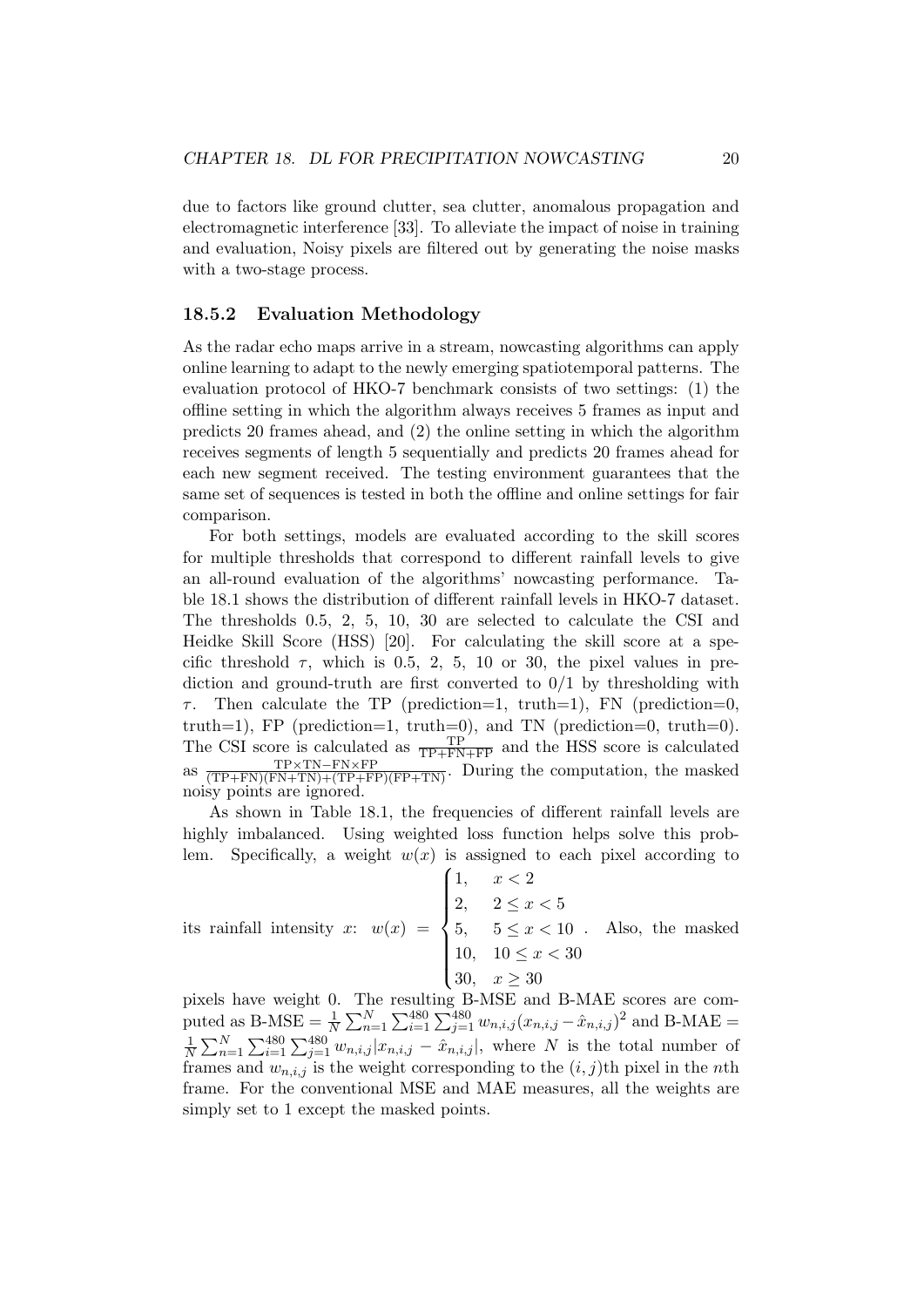|                  | Rain Rate $(\text{mm/h})$ Proportion $(\%)$ Rainfall Level |                        |
|------------------|------------------------------------------------------------|------------------------|
| $0 \leq x < 0.5$ | 90.25                                                      | No / Hardly noticeable |
| 0.5 < x < 2      | 4.38                                                       | Light                  |
| 2 < x < 5        | 2.46                                                       | Light to moderate      |
| 5 < x < 10       | 1.35                                                       | Moderate               |
| 10 < x < 30      | 1.14                                                       | Moderate to heavy      |
| $30 \leq x$      | 0.42                                                       | Rainstorm warning      |

Table 18.1: Rain rate statistics in the HKO-7 benchmark. Source: [43].

#### 18.5.3 Evaluated Algorithms

There are seven nowcasting algorithms for evaluation in HKO-7 benchmark, including the simplest model which always predicts the last frame, two optical flow based methods (ROVER and its nonlinear variant), and four deep learning methods (TrajGRU, ConvGRU, 2D CNN, and 3D CNN). Specifically in the online setting, models are fine-tuned using AdaGrad [16] with learning rate equal to  $10^{-4}$ . The training objective during offline training and online fine-tuning is the sum of B-MSE and B-MAE. During the offline training process, all models are optimized by the Adam optimizer with learning rate equal to  $10^{-4}$  and momentum equal to 0.5, with early-stopping on the sum of B-MSE and B-MAE. The ConvGRU model is also trained with the original MSE and MAE loss, which is named "ConvGRU-nobal" in the paper [43], to evaluate the improvement by training with the B-MSE and B-MAE loss.

#### 18.5.4 Evaluation Results

The experiment results show that training with balanced loss functions is essential for good nowcasting performance of heavier rainfall. The ConvGRU model that is trained without balanced loss, which best represents the model in [42], has a worse nowcasting score than the optical flow based methods at the 10mm/h and 30mm/h thresholds. Also, all the deep learning models that are trained with the balanced loss outperform the optical flow based models. Among the deep learning models, TrajGRU performs the best and 3D CNN outperforms 2D CNN, which shows that an appropriate network structure is crucial to achieving good performance. The improvement of TrajGRU over the other models is statistically significant because the differences in B-MSE and B-MAE are larger than three times their standard deviation. Moreover, the performance with online fine-tuning is consistently better than that without online fine-tuning, which verifies the effectiveness of online learning at least for this task.

The results of the Kendall's  $\tau$  coefficients [27] between the MSE, MAE,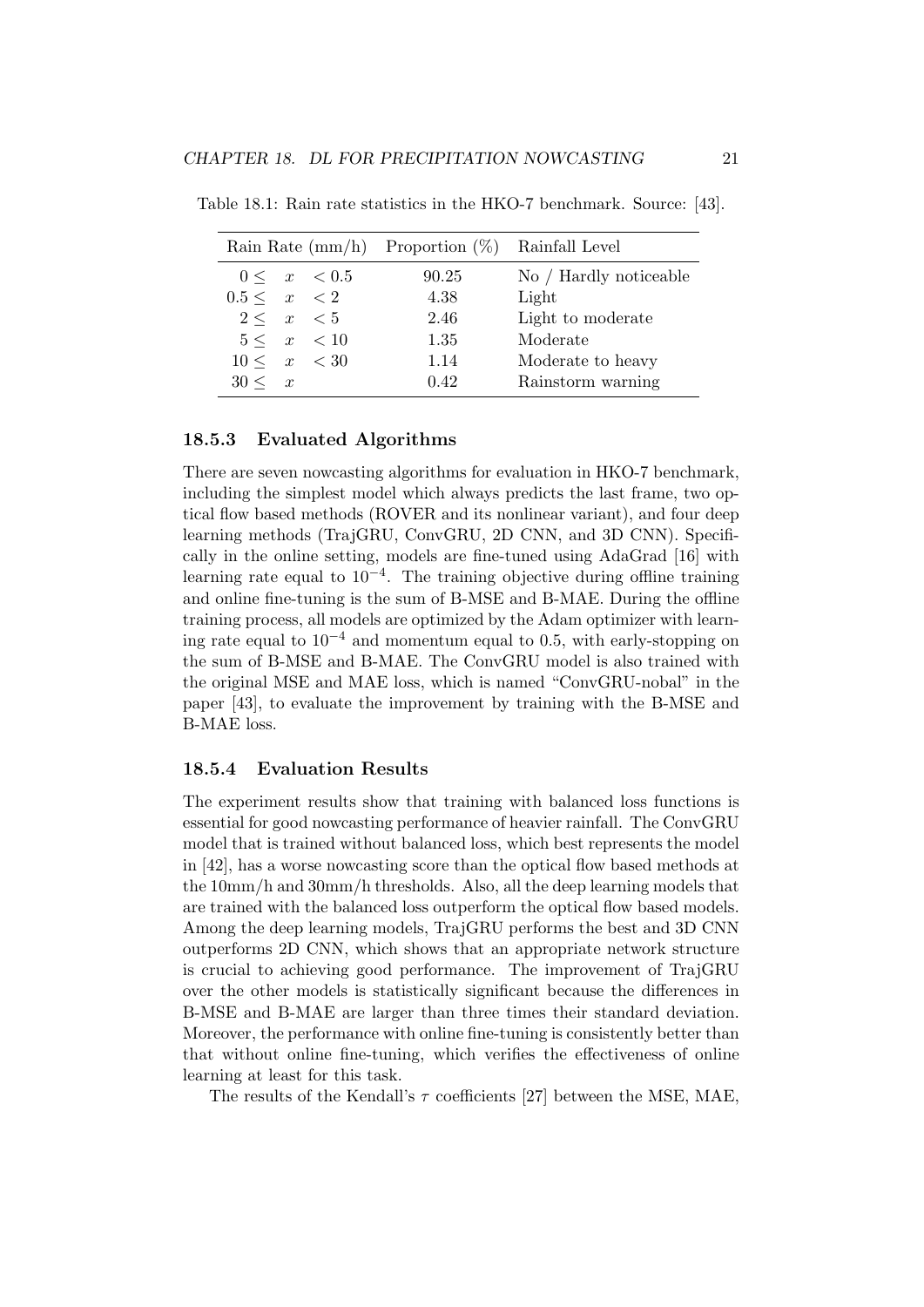B-MSE, B-MAE and the CSI, HSS at different thresholds show that B-MSE and B-MAE have stronger correlations with the CSI and HSS in most cases.

# 18.6 Discussion

In this chapter, we reviewed the DL based methods for precipitation nowcasting. The architecture, building block, training objective function, metrics, and data source of the reviewed methods are summarized in Table 18.2. Precipitation nowcasting is formulated as a spatiotemporal sequence forecasting problem from the machine learning perspective. Thanks to the increased computational power and the amounts of data, the area is making rapid progress. Machine learning, specifically deep learning, facilitates the large amount of weather data and provides promising research directions for better modeling and understanding of precipitation nowcasting problem. Despite the success of DL based methods achieved on precipitation nowcasting, this problem is still challenging. Below we list several major future research directions that are not solved or have not been explored:

#### • Utilization of multi-source meteorological data

While existing DL based models mainly focus on single-source data, typically radar echo maps or satellite images, multi-source meteorological data have become avaiblable thanks to rapidly developing sensing techniques as well as increasing data storage. Although DL based models extract spatiotemporal features effectively, precipitation nowcasting using only single-source data is essentially ill-posed. The models are not offered complete knowledge on the dynamics of the meteorological system, hence fail to accurately model it and infer its future evolution. Multi-source data, in contrast, provide multi-modal and multi-scale meteorological information, giving the model a more holistic view of the system. Therefore exploring DL models that are able to jointly process complementary multi-source data can certainly help learn better representations of the observing systems.

#### • Handling uncertainty

Precipitation nowcasting involves complex physics dynamics. According to chaos theory, chaotic behaviors in a meteorological system make it unpredictable due to high degree of uncertainty. Learning to capture the internal uncertainty is one of the major challenge in modeling and understanding the latent dynamics. However, most DL models address precipitation nowcasting in deterministic manner, which averages all possible futures into a single output, without describing its whole distribution. For some application scenarios such as rainstorm alert, not only the average and the most likely futures are concerned, but also some possible extreme cases should be considered. There are some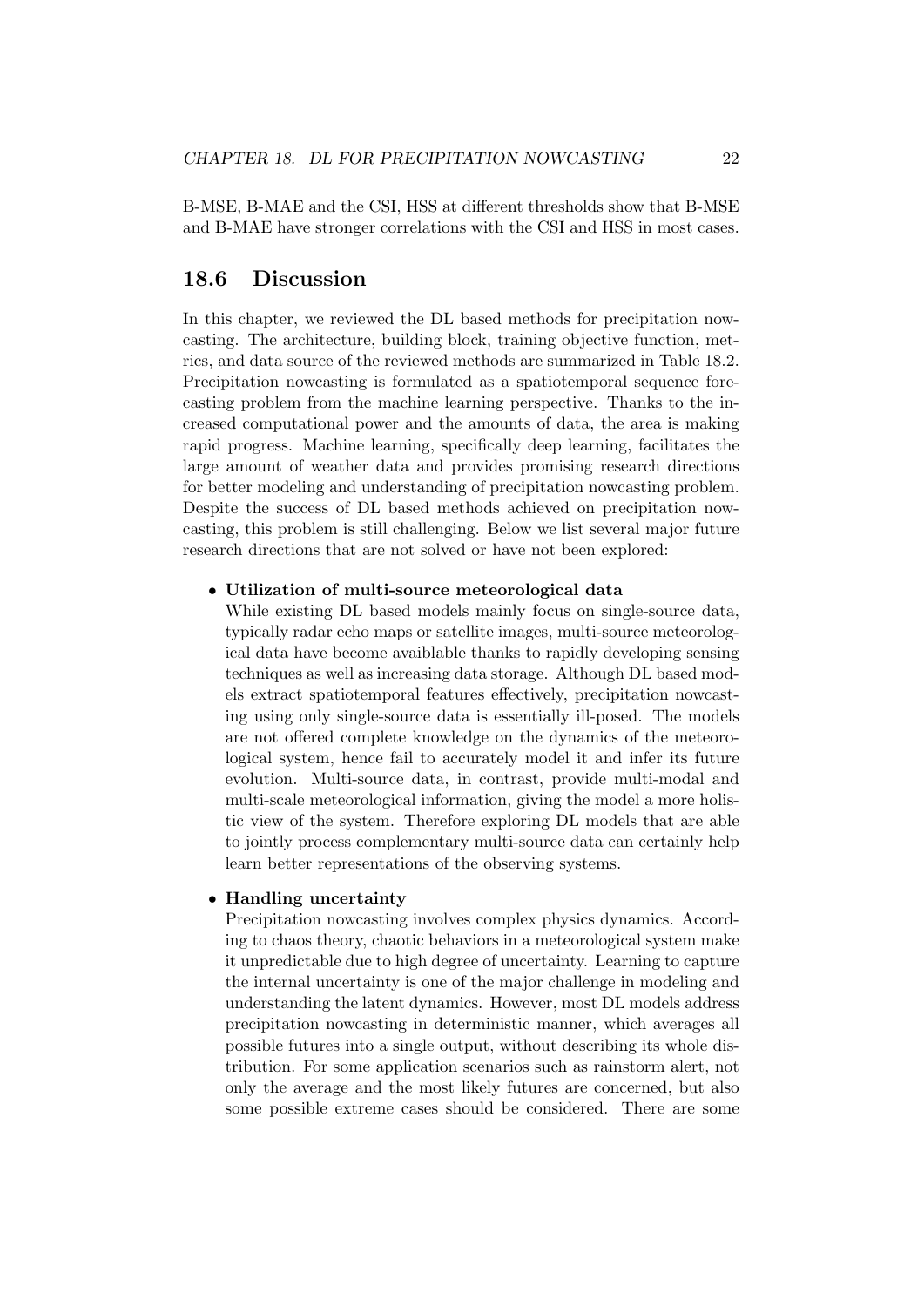recent works [60, 3, 14, 32] that developed stochastic spatiotemporal models to predict different possible futures through variational inference. Though stochastic spatiotemporal models are not yet evaluated on precipitation nowcasting tasks, they are inspiring can be potential solutions for handling uncertainty in precipitation nowcasting.

#### • Integration with numerical methods

Compared with theory-driven quantitative precipitation forecast (QPF) methods with clear physical meanings, deep learning models are datadriven and typically suffer from poor interpretability. Although theorydriven precipitation nowcasting models are derived from physical theories, they are essentially phenomenological models built by summarizing the empirical relationship of observations instead of deriving from first principles, which means theory-driven models are not entirely different from but in essence analogous to data-driven models. Theory-driven models consist of interpretable components to describe the observed data, while keeping consistent with physical laws including conservation of mass, momentum, energy, etc. They are determined by human experts and are hence hard to adjust according to different data from different distributions. On the contrary, data-driven models are equipped with high flexibility to adapt to different datasets since they directly learn parameters from data under few constraints. These two approaches are complementary in respect of interpretability and flexibility. Integrating theory-driven and data-driven approaches provides new opportunities in future precipitation nowcasting research, including but not limited to model calibration, recognizing unidentified observations, etc.

# 18.7 Acknowledgement

This research has been partially supported by General Research Fund 16207316 from the Research Grants Council of Hong Kong.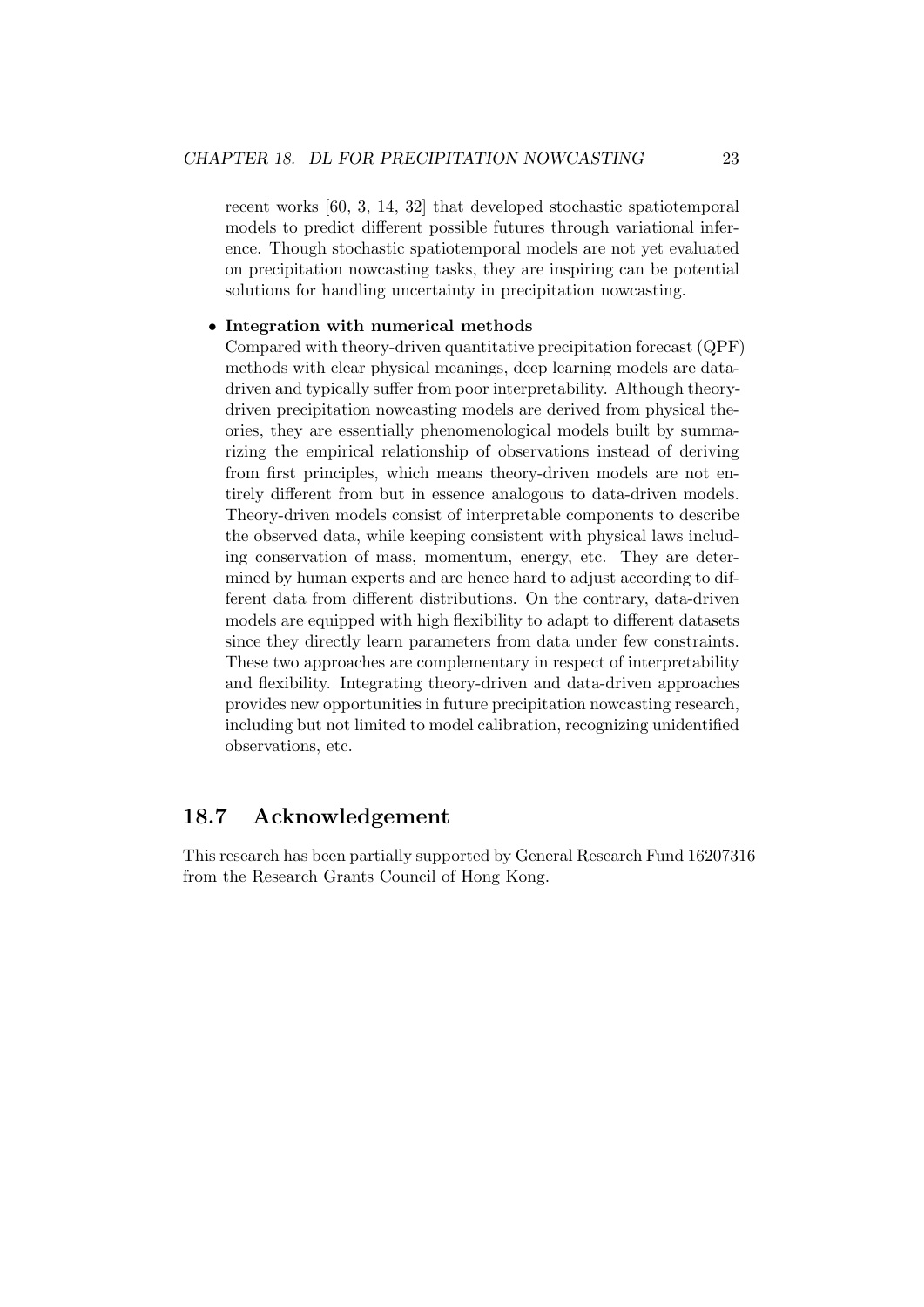| Method               | <b>Building Block</b> | Architecture                                                      | Objectives                                                        | Metrics                                  | Data Sources                           |
|----------------------|-----------------------|-------------------------------------------------------------------|-------------------------------------------------------------------|------------------------------------------|----------------------------------------|
|                      | Dynamic CNN           | dynamic<br>Stacked CNN and<br><b>CNN</b>                          | <b>MSE</b>                                                        | <b>MSE</b>                               | Radar                                  |
| $\boxed{2}$          | <b>CNN</b>            | DozhdyaNet                                                        | MAE, MSE, Logoosh                                                 | MAE, CSI                                 | Radar                                  |
| Ξ                    | <b>CNN</b>            | U-Net                                                             | Cross-entropy for three binary<br>classifications                 | Precision, Recall                        |                                        |
| $[31]$               | <b>CNN</b>            | U-Net                                                             | Cross-entropy for three binary<br>classifications, Dice loss [46] | Accuracy, Precision, Recall,<br>F1 score | Satellite                              |
|                      | <b>MLP</b>            | AE, MLP                                                           | <b>MSE</b>                                                        | <b>MSE</b>                               | 47 observational<br>features           |
| $[37]$               | <b>ID-CNN</b>         | FC<br>and<br>Stacked 1D-CNN<br>layer                              | MSE with Frobenius norm                                           | MSE, CSI, Correlation                    | Multi-site obser-<br>vational features |
| $[42] \label{eq:42}$ | CONVLSTM              | encoder-<br>Spatiotemporal<br>forecaster                          | Cross-entropy                                                     | MSE, CSI, FAR, POD, Corre-<br>lation     | Radar                                  |
| $[43] \label{eq:43}$ | TrajGRU               | with<br>upsam-<br>downsampling and<br>Encoder-forecaster<br>pling | MSE, MAE, B-MSE, B-MAE                                            | HKO-7 benchmark                          | Radar                                  |
| $\Xi$                | ConvRNN               | encoder-forecaster with down-<br>sampling and upsampling          | SSIM, MS-SSIM [55, 54]                                            | MSE, MAE, SSIM, MS-SSIM,<br>$PCC$ $[22]$ | Radar                                  |
| $\boxed{8}$          | CONVLSTM              | Star-shaped Bridge                                                | Multi-Sigmoid Loss                                                | MSE, CSI                                 | Radar                                  |
| $[52] \label{eq:2}$  | <b>NLST-LS</b>        | PredRNN                                                           | MSE, MAE                                                          | <b>MSE</b>                               | Radar                                  |
| $[53]$               | MIM block             | MIM network                                                       | <b>MSE</b>                                                        | MSE, CSI                                 | Radar                                  |

CHAPTER 18. DL FOR PRECIPITATION NOWCASTING  $24$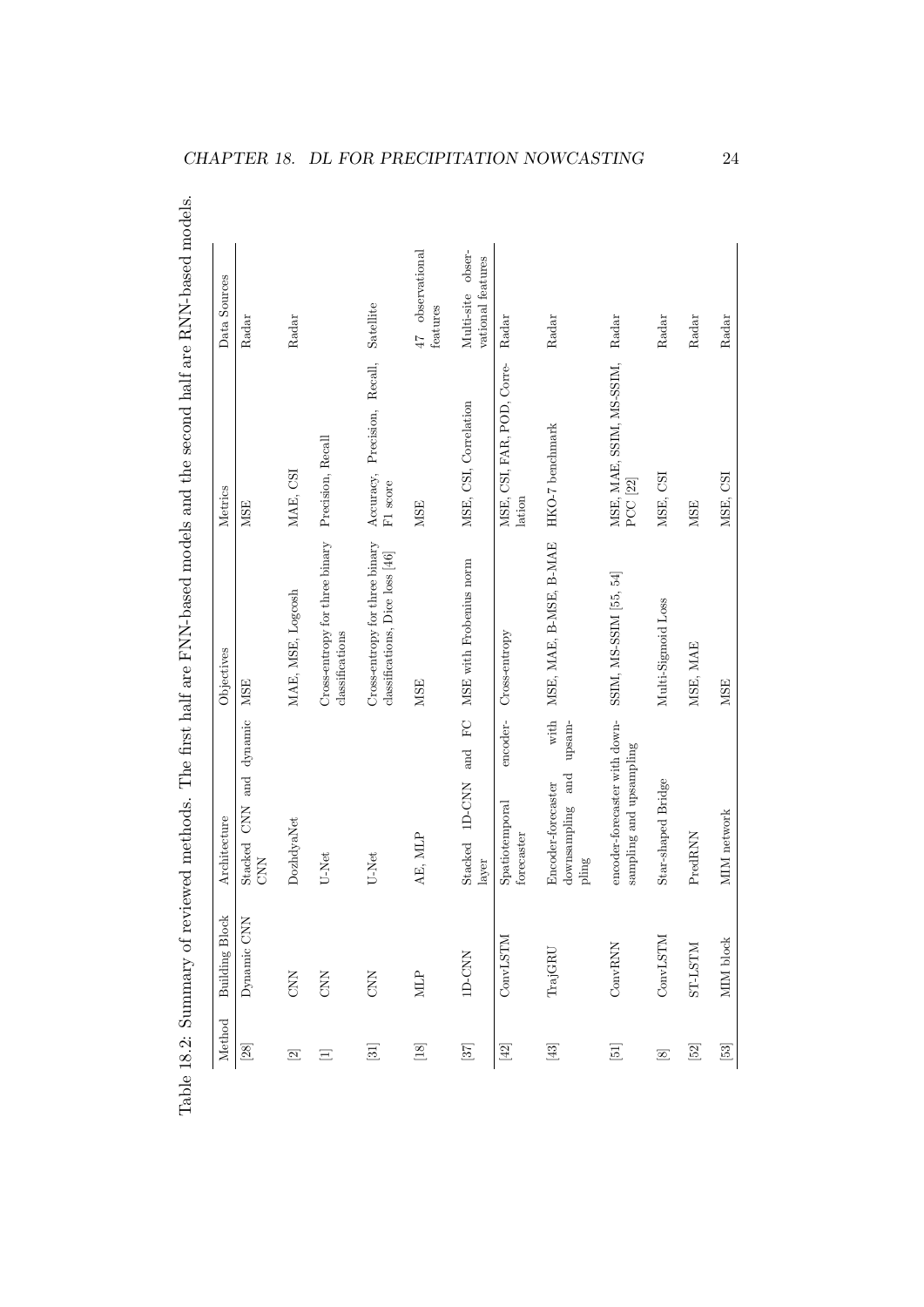# Bibliography

- [1] Shreya Agrawal, Luke Barrington, Carla Bromberg, John Burge, Cenk Gazen, and Jason Hickey. Machine learning for precipitation nowcasting from radar images. arXiv preprint arXiv:1912.12132, 2019.
- [2] G Ayzel, M Heistermann, A Sorokin, O Nikitin, and O Lukyanova. All convolutional neural networks for radar-based precipitation nowcasting. Procedia Computer Science, 150:186–192, 2019.
- [3] Mohammad Babaeizadeh, Chelsea Finn, Dumitru Erhan, RH Campbell, and Sergey Levine. Stochastic variational video prediction. In 6th International Conference on Learning Representations, ICLR 2018, 2018.
- [4] Samy Bengio, Oriol Vinyals, Navdeep Jaitly, and Noam Shazeer. Scheduled sampling for sequence prediction with recurrent neural networks. In NIPS, 2015.
- [5] Yoshua Bengio, Jérôme Louradour, Ronan Collobert, and Jason Weston. Curriculum learning. In ICML, 2009.
- [6] Stanley G Benjamin, Stephen S Weygandt, John M Brown, Ming Hu, Curtis R Alexander, Tatiana G Smirnova, Joseph B Olson, Eric P James, David C Dowell, Georg A Grell, et al. A north american hourly assimilation and model forecast cycle: The rapid refresh. Monthly Weather Review, 144(4):1669–1694, 2016.
- [7] Milos Bujisic, Vanja Bogicevic, HG Parsa, Verka Jovanovic, and Anupama Sukhu. It's raining complaints! how weather factors drive consumer comments and word-of-mouth. Journal of Hospitality  $\mathcal C$  Tourism Research, 43(5):656–681, 2019.
- [8] Yuan Cao, Qiuying Li, Lei Chen, Junping Zhang, and Leiming Ma. Video prediction for precipitation nowcasting. *arXiv preprint* arXiv:1907.08069, 2019.
- [9] Environmental Modeling Center. The gfs atmospheric model. National Centers for Environmental Prediction Office Note, 442:14, 2003.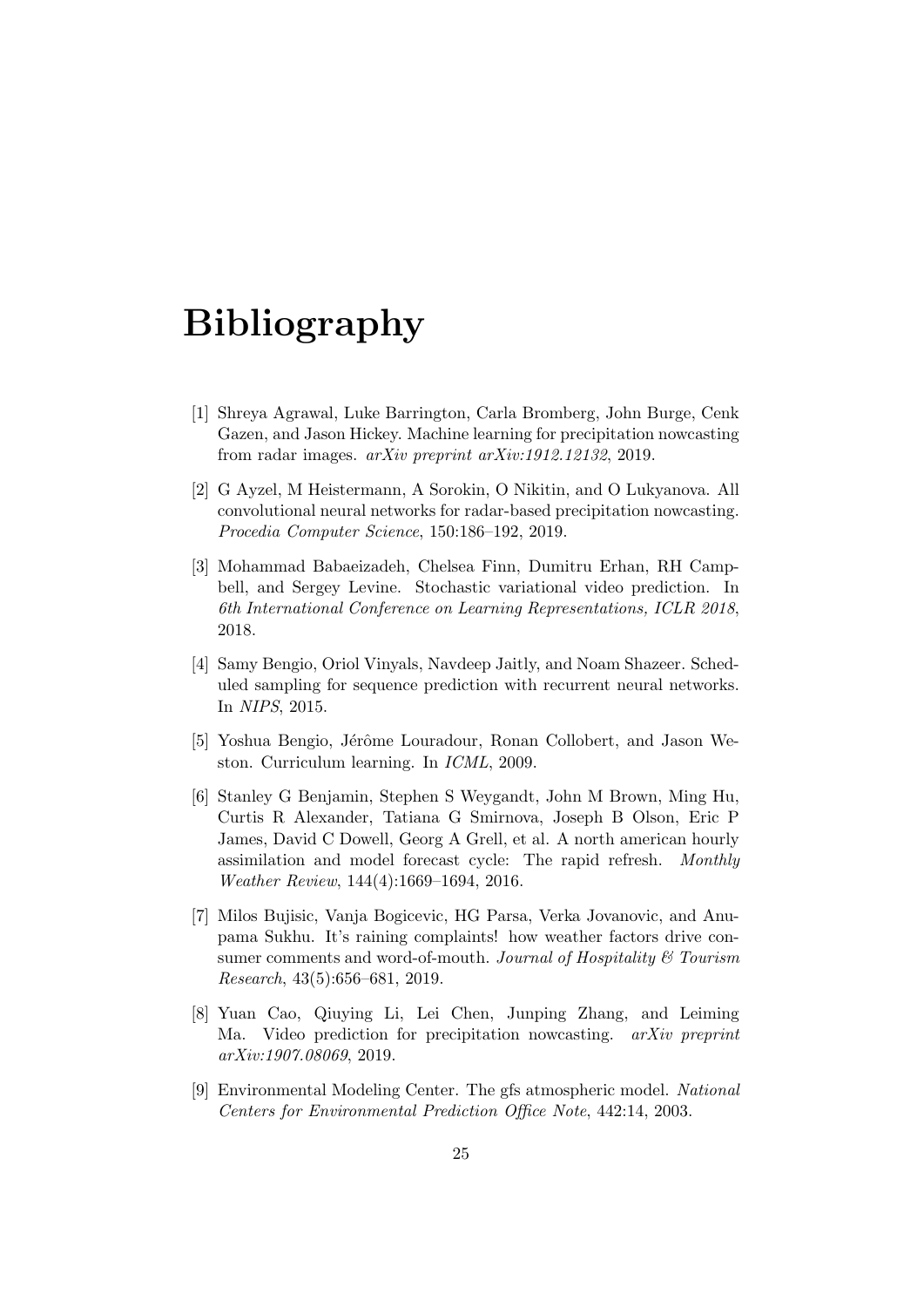- [10] Lei Chen, Yuan Cao, Leiming Ma, and Junping Zhang. A deep learning based methodology for precipitation nowcasting with radar. Earth and Space Science, page e2019EA000812, 2019.
- [11] Guillaume Chevillon. Direct multi-step estimation and forecasting. Journal of Economic Surveys, 21(4):746–785, 2007.
- [12] K. Cho, B. van Merrienboer, C. Gulcehre, F. Bougares, H. Schwenk, and Y. Bengio. Learning phrase representations using RNN encoder-decoder for statistical machine translation. In EMNLP, pages 1724–1734, 2014.
- [13] Balázs Csanád Csáji et al. Approximation with artificial neural networks. Faculty of Sciences, Etvs Lornd University, Hungary, 24(48):7, 2001.
- [14] Emily Denton and Rob Fergus. Stochastic video generation with a learned prior. In International Conference on Machine Learning, pages 1174–1183, 2018.
- [15] RH Douglas. The stormy weather group (canada). In Radar in Meteorology, pages 61–68. Springer, 1990.
- [16] John Duchi, Elad Hazan, and Yoram Singer. Adaptive subgradient methods for online learning and stochastic optimization. Journal of Machine Learning Research, 12(Jul):2121–2159, 2011.
- [17] Ian Goodfellow, Yoshua Bengio, and Aaron Courville. Deep learning. Book in preparation for MIT press, 2016.
- [18] Emilcy Hernández, Victor Sanchez-Anguix, Vicente Julian, Javier Palanca, and Néstor Duque. Rainfall prediction: A deep learning approach. In International Conference on Hybrid Artificial Intelligence Systems, pages 151–162. Springer, 2016.
- [19] S. Hochreiter and J. Schmidhuber. Long short-term memory. Neural Computation, 9(8):1735–1780, 1997.
- [20] Robin J Hogan, Christopher AT Ferro, Ian T Jolliffe, and David B Stephenson. Equitability revisited: Why the "equitable threat score" is not equitable. Weather and Forecasting, 25(2):710–726, 2010.
- [21] Eddy Ilg, Nikolaus Mayer, Tonmoy Saikia, Margret Keuper, Alexey Dosovitskiy, and Thomas Brox. Flownet 2.0: Evolution of optical flow estimation with deep networks. In CVPR, 2017.
- [22] Deep Inamdar, George Leblanc, Raymond J Soffer, and Margaret Kalacska. The correlation coefficient as a simple tool for the localization of errors in spectroscopic imaging data. Remote Sensing, 10(2):231, 2018.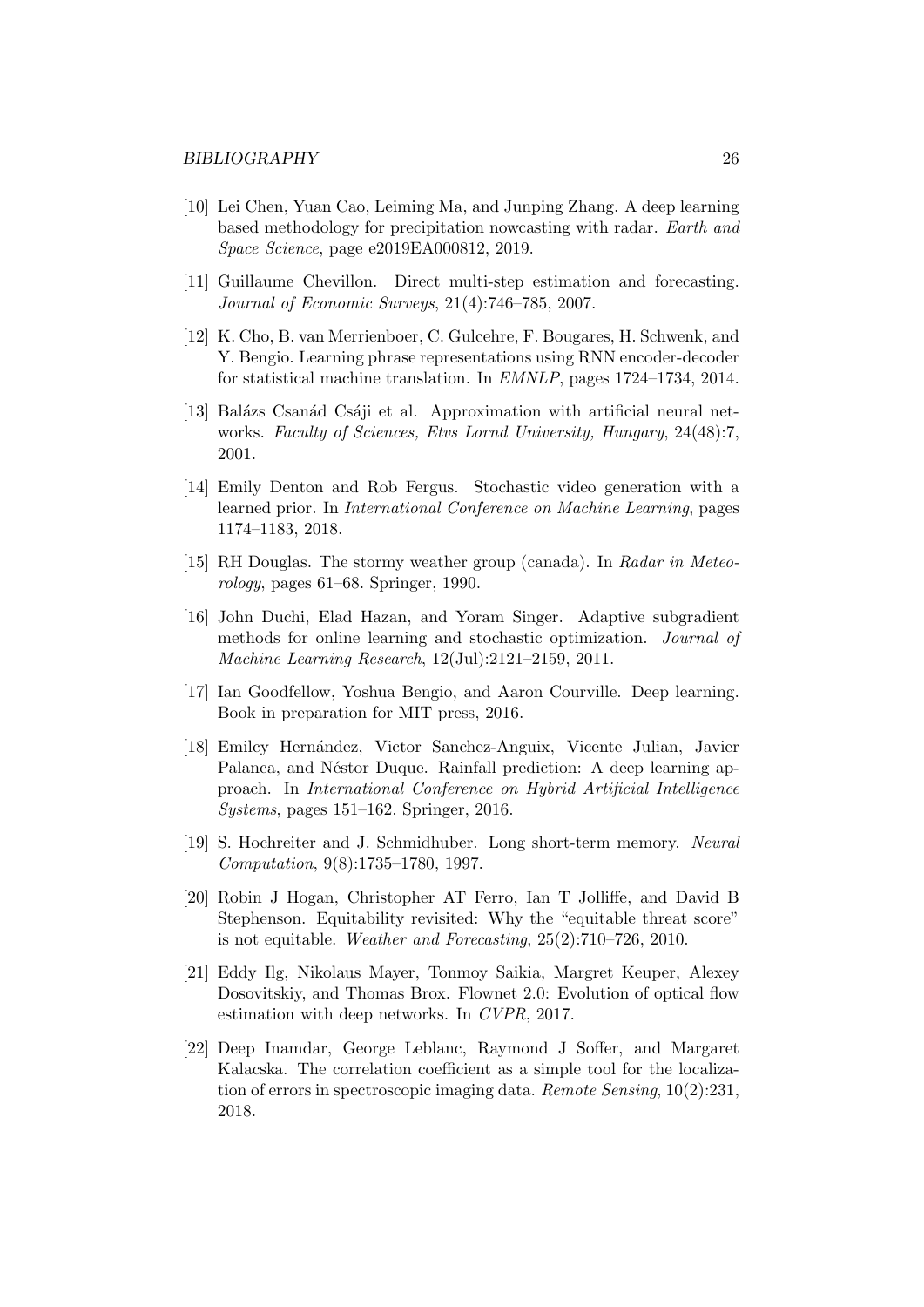- [23] Sergey Ioffe and Christian Szegedy. Batch normalization: Accelerating deep network training by reducing internal covariate shift. In ICML, 2015.
- [24] Max Jaderberg, Karen Simonyan, Andrew Zisserman, et al. Spatial transformer networks. In NIPS, 2015.
- [25] Xu Jia, Bert De Brabandere, Tinne Tuytelaars, and Luc V Gool. Dynamic filter networks. In Advances in Neural Information Processing Systems, pages 667–675, 2016.
- [26] A. Karpathy and L. Fei-Fei. Deep visual-semantic alignments for generating image descriptions. In CVPR, 2015.
- [27] Maurice G Kendall. A new measure of rank correlation. Biometrika, 30(1/2):81–93, 1938.
- [28] Benjamin Klein, Lior Wolf, and Yehuda Afek. A dynamic convolutional layer for short range weather prediction. In *Proceedings of the IEEE* Conference on Computer Vision and Pattern Recognition, pages 4840– 4848, 2015.
- [29] Alex Krizhevsky, Ilya Sutskever, and Geoffrey E Hinton. ImageNet classification with deep convolutional neural networks. In NIPS, 2012.
- [30] Alex M Lamb, Anirudh Goyal ALIAS PARTH GOYAL, Ying Zhang, Saizheng Zhang, Aaron C Courville, and Yoshua Bengio. Professor forcing: A new algorithm for training recurrent networks. In NIPS. 2016.
- [31] Vadim Lebedev, Vladimir Ivashkin, Irina Rudenko, Alexander Ganshin, Alexander Molchanov, Sergey Ovcharenko, Ruslan Grokhovetskiy, Ivan Bushmarinov, and Dmitry Solomentsev. Precipitation nowcasting with satellite imagery. In Proceedings of the 25th ACM SIGKDD International Conference on Knowledge Discovery & Data Mining, pages 2680–2688, 2019.
- [32] Alex X Lee, Richard Zhang, Frederik Ebert, Pieter Abbeel, Chelsea Finn, and Sergey Levine. Stochastic adversarial video prediction. arXiv preprint arXiv:1804.01523, 2018.
- [33] Hansoo Lee and Sungshin Kim. Ensemble classification for anomalous propagation echo detection with clustering-based subset-selection method. Atmosphere, 8(1):11, 2017.
- [34] PW Li, WK Wong, KY Chan, and Edwin ST Lai. SWIRLS—an evolving nowcasting system. Special Administrative Region Government, 2000.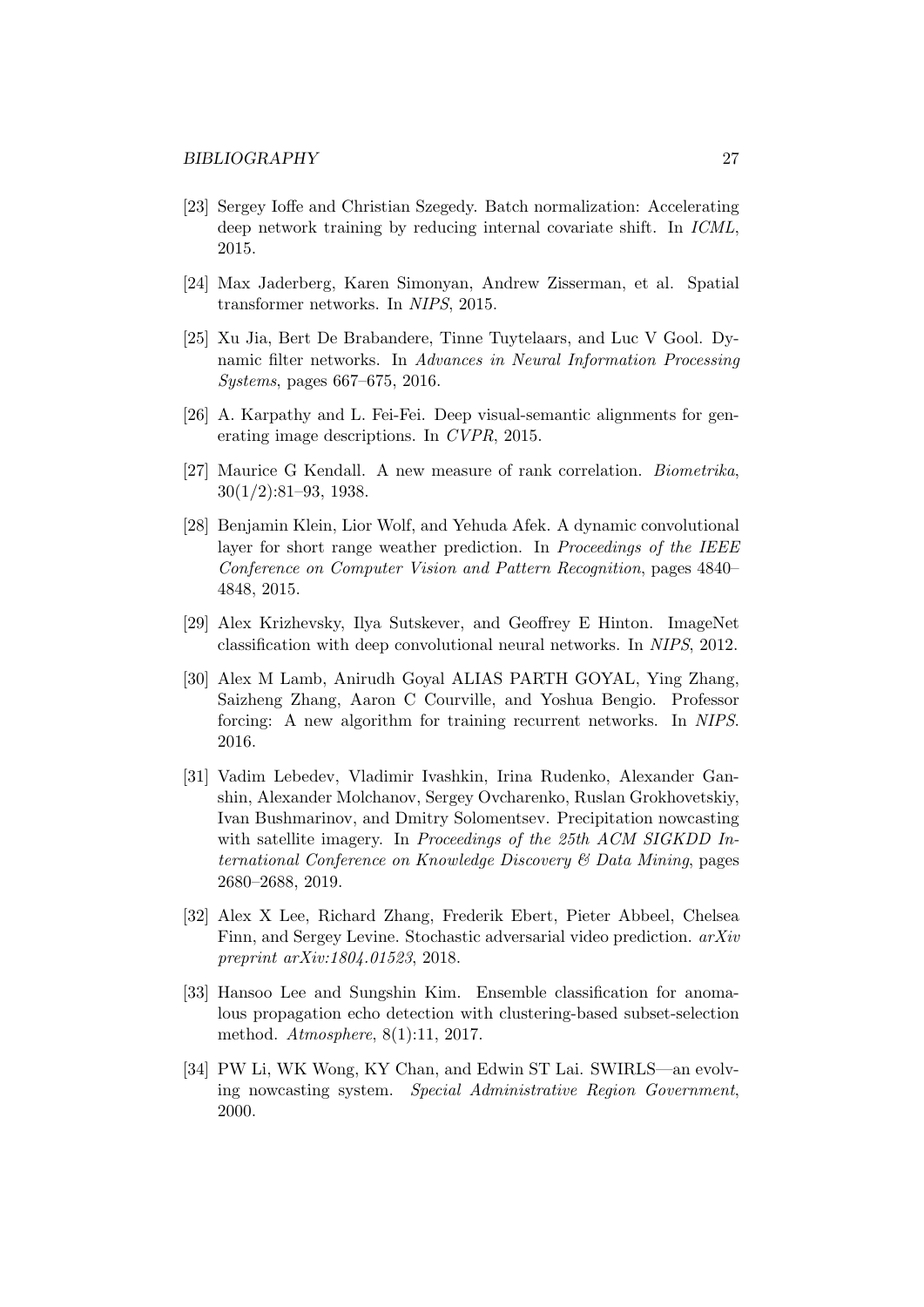- [35] Jin-Lung Lin and Clive WJ Granger. Forecasting from non-linear models in practice. Journal of Forecasting, 13(1):1–9, 1994.
- [36] Jorge Nocedal and Stephen Wright. Numerical optimization. Springer Science & Business Media, 2006.
- [37] Minghui Qiu, Peilin Zhao, Ke Zhang, Jun Huang, Xing Shi, Xiaoguang Wang, and Wei Chu. A short-term rainfall prediction model using multi-task convolutional neural networks. In 2017 IEEE International Conference on Data Mining (ICDM), pages 395–404. IEEE, 2017.
- [38] MarcAurelio Ranzato, Arthur Szlam, Joan Bruna, Michael Mathieu, Ronan Collobert, and Sumit Chopra. Video (language) modeling: a baseline for generative models of natural videos. arXiv preprint arXiv:1412.6604, 2014.
- [39] Maarten Reyniers. Quantitative precipitation forecasts based on radar observations: Principles, algorithms and operational systems. Institut Royal Météorologique de Belgique Brussel, Belgium, 2008.
- [40] Olaf Ronneberger, Philipp Fischer, and Thomas Brox. U-net: Convolutional networks for biomedical image segmentation. In International Conference on Medical image computing and computer-assisted intervention, pages 234–241. Springer, 2015.
- [41] Frank Rosenblatt. *Perceptions and the theory of brain mechanisms*. Spartan books, 1962.
- [42] Xingjian Shi, Zhourong Chen, Hao Wang, Dit-Yan Yeung, Wai-kin Wong, and Wang-chun Woo. Convolutional LSTM network: A machine learning approach for precipitation nowcasting. In NIPS, 2015.
- [43] Xingjian Shi, Zhihan Gao, Leonard Lausen, Hao Wang, Dit-Yan Yeung, Wai-kin Wong, and Wang-chun Woo. Deep learning for precipitation nowcasting: A benchmark and a new model. In Advances in neural information processing systems, pages 5617–5627, 2017.
- [44] Jost Tobias Springenberg, Alexey Dosovitskiy, Thomas Brox, and Martin Riedmiller. Striving for simplicity: The all convolutional net. arXiv preprint arXiv:1412.6806, 2014.
- [45] Nitish Srivastava, Elman Mansimov, and Ruslan Salakhutdinov. Unsupervised Learning of Video Representations using LSTMs. In ICML, 2015.
- [46] Carole H Sudre, Wenqi Li, Tom Vercauteren, Sebastien Ourselin, and M Jorge Cardoso. Generalised dice overlap as a deep learning loss function for highly unbalanced segmentations. In Deep learning in medical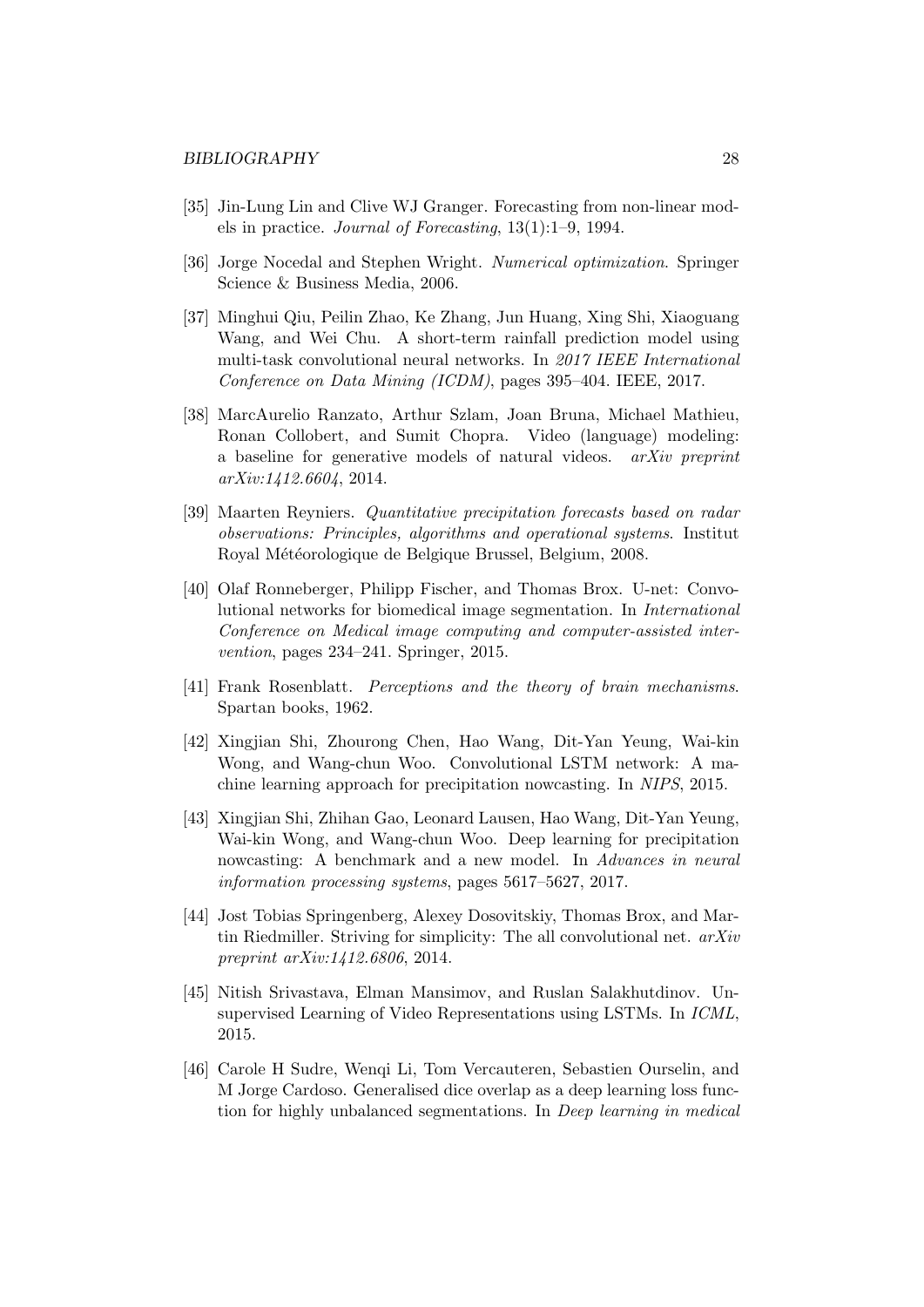image analysis and multimodal learning for clinical decision support, pages 240–248. Springer, 2017.

- [47] Juanzhen Sun, Ming Xue, James W Wilson, Isztar Zawadzki, Sue P Ballard, Jeanette Onvlee-Hooimeyer, Paul Joe, Dale M Barker, Ping-Wah Li, Brian Golding, et al. Use of nwp for nowcasting convective precipitation: Recent progress and challenges. Bulletin of the American Meteorological Society, 95(3):409–426, 2014.
- [48] I. Sutskever, O. Vinyals, and Q. V. Le. Sequence to sequence learning with neural networks. In NIPS, pages 3104–3112, 2014.
- [49] Katelyn Szura. The big data project: Enhancing public access to noaa's open data. In AGU Fall Meeting Abstracts, 2018.
- [50] Du Tran, Lubomir Bourdev, Rob Fergus, Lorenzo Torresani, and Manohar Paluri. Learning spatiotemporal features with 3d convolutional networks. In ICCV, 2015.
- [51] Quang-Khai Tran and Sa-kwang Song. Computer vision in precipitation nowcasting: Applying image quality assessment metrics for training deep neural networks. Atmosphere, 10(5):244, 2019.
- [52] Yunbo Wang, Mingsheng Long, Jianmin Wang, Zhifeng Gao, and S Yu Philip. Predrnn: Recurrent neural networks for predictive learning using spatiotemporal lstms. In Advances in Neural Information Processing Systems, pages 879–888, 2017.
- [53] Yunbo Wang, Jianjin Zhang, Hongyu Zhu, Mingsheng Long, Jianmin Wang, and Philip S Yu. Memory in memory: A predictive neural network for learning higher-order non-stationarity from spatiotemporal dynamics. In Proceedings of the IEEE Conference on Computer Vision and Pattern Recognition, pages 9154–9162, 2019.
- [54] Zhou Wang and Alan C Bovik. Mean squared error: Love it or leave it? a new look at signal fidelity measures. IEEE signal processing magazine, 26(1):98–117, 2009.
- [55] Zhou Wang, Eero P Simoncelli, and Alan C Bovik. Multiscale structural similarity for image quality assessment. In The Thrity-Seventh Asilomar Conference on Signals, Systems & Computers, 2003, volume 2, pages 1398–1402. Ieee, 2003.
- [56] Morris L Weisman, Christopher Davis, Wei Wang, Kevin W Manning, and Joseph B Klemp. Experiences with 0–36-h explicit convective forecasts with the wrf-arw model. Weather and Forecasting, 23(3):407–437, 2008.